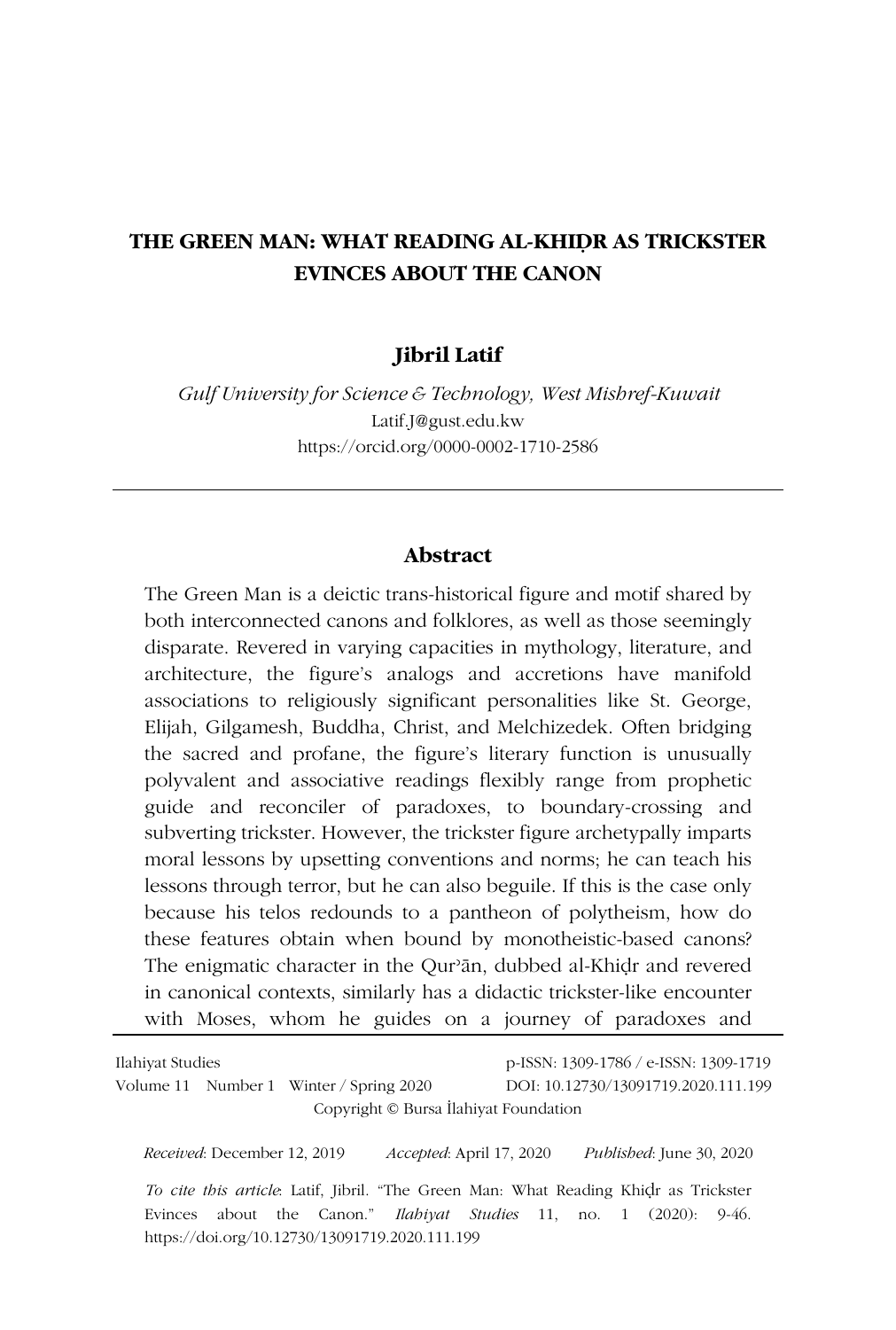*Jibril Latif* <sup>10</sup>

reconciliations. As they manifest in other contexts, various permutations are only reconciled if a division is based on telos because the character's abundantly operative meaning is predicated on the realism of established canonical boundaries, which evinces why nominalist ontology struggles to cohere with various folkloric interpretations. Consequently, despite the recent pushback against canons, making such a compulsory distinction for a boundarycrossing character argues for affirming the continued relevance of such boundaries.

*Key Words:* Al-Khiḍr, Green Man, trickster, Sufism, canon, folklore

### **I. Introduction to the Green Man Motif**

Why do modern cultural appropriations like Yoda, the wise green leader of the Jedi, continue to resonate with audiences?<sup>1</sup> Is there something archetypal or essential about such figures? Surely, the Green Man motif is found throughout the world as a syncretized figure that is bound by attributes oft-associated to fertility, the color green, water, mystical rebirth, spiritual guidance, and companionship. However, abounding Green Man artwork, literature, and lore all display equivalences among canonical and folkloric traditions. The legend of Elijah, for instance, associates a venerated biblical prophet of the wilderness to the unifying water springs of Bethany.<sup>2</sup> Often, the Green Man becomes a militant hero, as is the case with St. George more so than others, but St. Elias (Elijah), St. Behnam, and St. Sergius do as well. The immortal figure has also been linked to the *Wandering Jew* legend that spread across Europe in the 13<sup>th</sup> century, and there is ample Green Man architecture found across Europe and Asia linked to various fertility gods. A parallel also exists with *Sir Gawain and the Green Knight*, the Arthurian Middle

<sup>1</sup> Despite George Lucas repudiating that Yoda is anything other than "a totally normal guy," the amalgamation of characteristics borrows from the motif. See George Lucas, "Yoda Is Supposed to be just a Normal Guy," https://www.clickhole.com/yoda-is-supposed-to-be-just-a-normal-guy-1829478120, accessed October 11, 2019.

<sup>2</sup> Mark Amaru Pinkham, *Guardians of the Holy Grail: The Knights Templar, John the Baptist, and the Water of Life* (Kempton, IL: Adventures Unlimited Press, 2004), 90.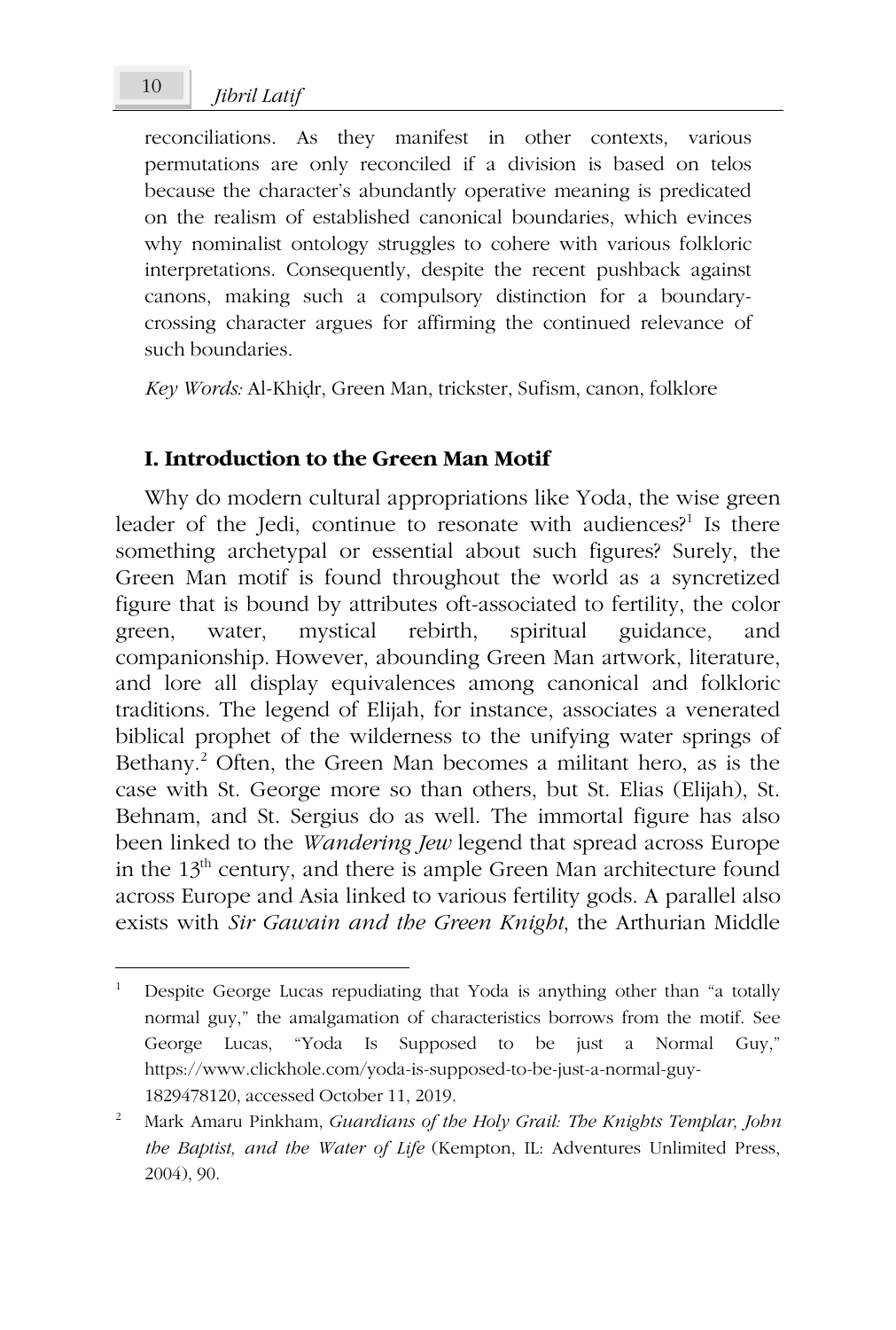English chivalric romance poem.<sup>3</sup> The essential question I would pose to prospective readers is: what binds these seemingly disparate characters and their multifarious attributes that admits them to be identified as one and the same in numerous cases? In exploring this question further, this paper traces Islam's connection to the motif as introduced in the Qurʾān's 18th chapter (*sūrah*) titled *The Cave* in positing that intriguing cross-canonical functions and manifestations are bound in a way insufficiently explored.

In the  $19<sup>th</sup>$  century, Orientalists began studying Syriac texts in search of what they deemed to be the Qurʾān's source material. E. A. Wallis Budge edited narrations about Alexander the Great in 1889, which was later dubbed the *Alexander Legend* (*Neṣḥānâ*). Building upon the work of G. J. Reinink and others, Kevin van Bladel theorizes that different traces of the Akkadian *Epic of Gilgamesh* can be found in the story about Moses that takes place between verses (*āyāt*) 60-83 and posits that regarding the Syriac and Qurʾānic texts "there can be no doubt whatsoever of the affiliation."<sup>4</sup> Like Moses, Gilgamesh's travel destination is a mystical water source, and Gabriel Said Reynolds has more recently followed up these links with an examination of point-by-point parallels in a huge variety of extrabiblical texts extant during late antiquity.<sup>5</sup> While these pursuits are significant, classical Qurʾān commentators like al-Suyūṭī (d. 911/1505) and al-Rāzī (d. 606/1210) preceded the impetus of this modern inquiry by acknowledging links between Elijah, Gilgamesh, Alexander, and the story of Dhū l-qarnayn (Q 18:83-102). While more research is needed into discerning the significance of such links, it is in the didactic episode sequentially preceding the Qurʾānic story linked to Alexander (Q 18:60-83) that an intriguing figure teaches

<sup>3</sup> Ḥusayn Wāʿiẓ Kāshifī Sabzawārī, *The Royal Book of Spiritual Chivalry (Futūwat nāmah-yi sulṭānī*), trans. Jay R. Crook (Chicago: Great Books of the Islamic World, 2000), 1-3.

<sup>4</sup> Kevin van Bladel, "The *Alexander Legend* in the Qur'ān 18:83–102," in *The Qurʾān and its Historical Context*, ed. Gabriel Said Reynolds (London & New York: Routledge, 2008), 183.

<sup>5</sup> Gabriel Said Reynolds, *The Qurʾān and the Bible: Text and Commentary*, Qurʾān trans. Ali Quli Qarai (New Haven & London: Yale University Press, 2018).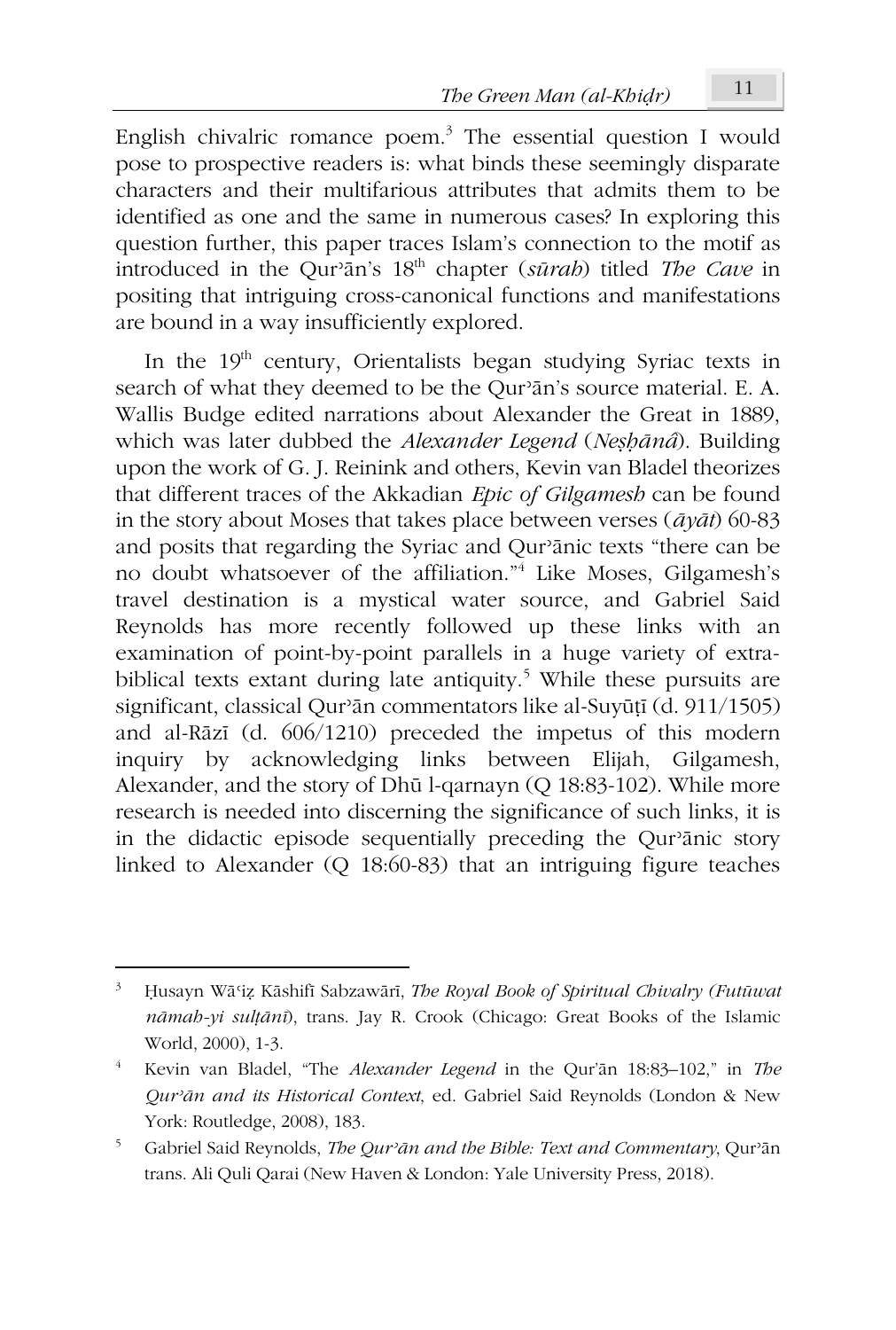# *Jibril Latif* <sup>12</sup>

Moses about reconciling paradoxes using an alternative type of logic.<sup>6</sup> Popularly dubbed al-Khiḍr, he is a character who initially seems to share many of the motif's characteristics. Whether the name al-Khidr is a title or an epithet is a point for debate.<sup>7</sup> But in a hadīth the Prophet Muḥammad says, "He was named al-Khiḍr because he sat upon barren land and when he did, it became green with vegetation."<sup>8</sup> In Arabic, al-Khiḍr, *Verdant* or *Green One*, implies a possessor of greening, renewing effects on places, people, spirits, and souls. Theorized by some as Alexander's vizier who fortuitously stumbled upon the fountain, (while Alexander in contrast did not), he is introduced in the Qurʾān simply as God's "servant."<sup>9</sup>

(60) And when Moses said unto his servant, "I shall continue on till I reach the junction of the two seas, even if I journey for a long time." (61) Then when they reached the junction of the two, they forgot their fish, and it made its way to the sea, burrowing away. (62) Then when they had passed beyond he said to his servant, "Bring us our meal. We have certainly met with weariness on this journey of ours." (63) He said, "Didst thou see? When we took refuge at the rock, indeed I forgot the fish-and naught made me neglect to mention it, save Satan-and it made its way to the sea in a wondrous manner!" (64) He said, "That is what we were seeking!" So they turned back, retracing their steps. (65) There they found a servant from among Our servants whom We had granted a mercy from Us and whom We had taught knowledge from Our Presence. (66) Moses said unto him, "Shall I follow thee, that thou mightest teach me some of that which thou hast been taught of sound judgment?" (67) He said, "Truly thou wilt not be able to bear patiently with me. (68) And how canst thou

<sup>6</sup> The word *āyah* (pl. *āyāt*) linguistically means "a sign" to be pondered and is used herein to equate "verse."

<sup>7</sup> Arent Jan Wensinck, "al-Khaḍir (al-Khiḍr)," in *Encyclopaedia of Islam*, third impression, ed. P. Bearman, Th. Bianquis, C. E. Bosworth, E. van Donzel, W. P. Heinrichs (Leiden: Brill, 1997), IV, 904-905.

<sup>8</sup> The *ḥadīth* (pl. *aḥādīth*) collections are rigorously authenticated statements, actions, and approved norms attributed to the Prophet Muḥammad that formulate a comprehensive understanding of his normative practice.

<sup>9</sup> All Qurʾānic quotes utilize translations from Seyyed Hossein Nasr et al, eds., *The Study Quran: A New Translation and Commentary* (New York, NY: HarperOne, an Imprint of HarperCollins Publishers, 2017), 750.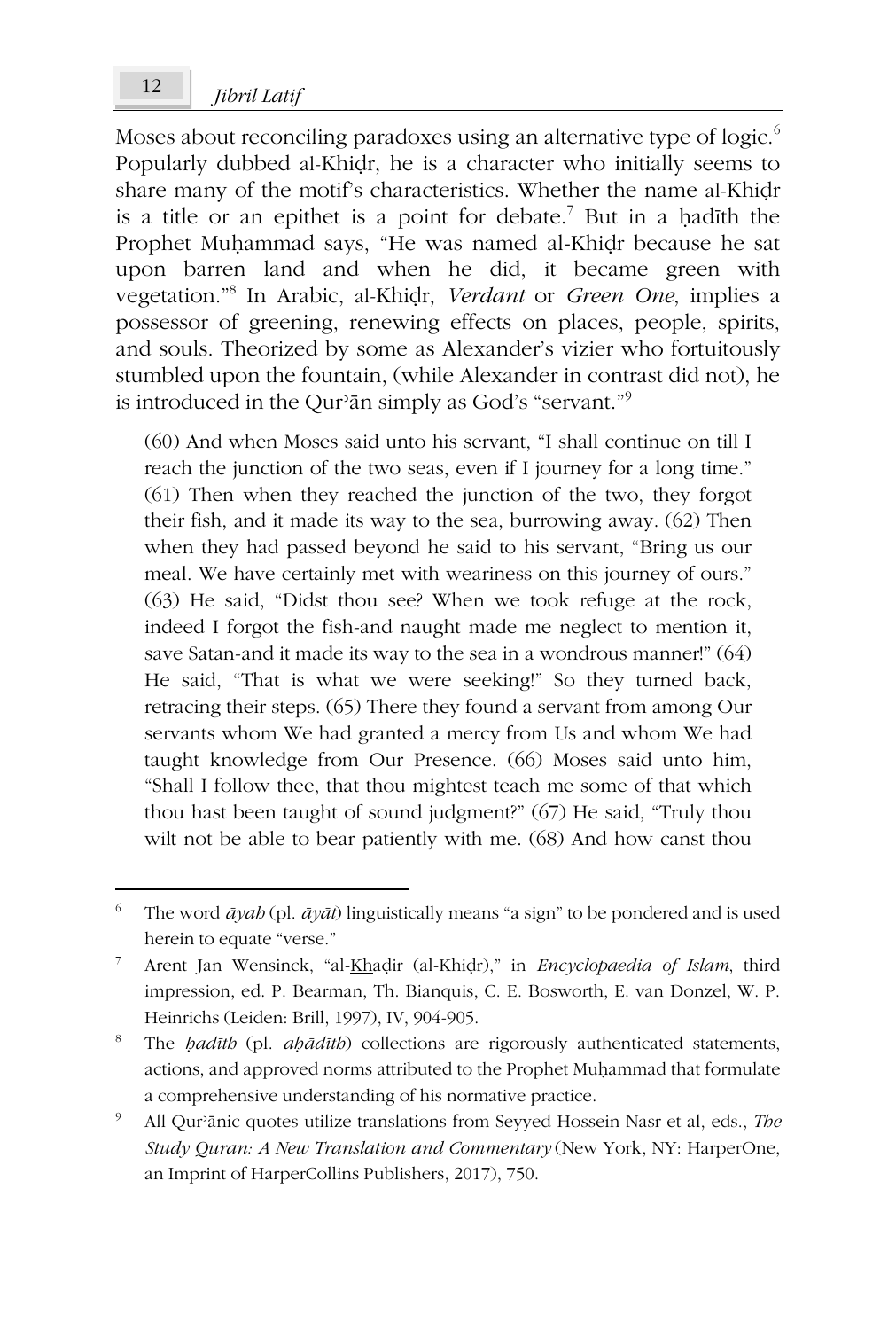bear patiently that which thou dost not encompass in awareness? (69) He said, "Thou wilt find me patient, if God wills, and I shall not disobey these in any matter." (70) He said, "If thou wouldst follow me, then question me not about anything, till I make mention of it to thee." (71) So they went on till, when they had embarked upon a ship, he made a hole therein. He said, "Didst thou make a hole in it in order to drown its people? Thou hast done a monstrous thing!" (72) He said, "Did I not say unto thee that thou wouldst not be able to bear patiently with me?" (73) He said, "Take me not to task for having forgotten, nor make me suffer much hardship on account of what I have done." (74) So they went on till they met a young boy, and he slew him. He said, "Didst thou slay a pure soul who had slain no other soul? Thou hast certainly done a terrible thing!" (75) He said, "Did I not say unto thee that thou wouldst not be able to bear patiently with me?" (76) He said, "If I question thee concerning aught after this, then keep my company no more. Thou has attained sufficient excuse from me." (77) So they went on till they came upon the people of a town and sought food from them. But they refused to show them any hospitality. Then they found therein a wall that was about to fall down; so he set it up straight. He said, "Hadst thou willed, thou couldst have taken a wage for it." (78) He said, "This is the parting between thee and me. I shall inform thee of the meaning of that which thou couldst not bear patiently: (79) As for the ship, it belonged to indigent people who worked the sea. I desired to damage it, for just beyond them was a king who was seizing every ship by force. (80) And as for the young boy, his parents were believers and we feared that he would make them suffer much through rebellion and disbelief. (81) So we desired that their Lord give them in exchange one who is better than him in purity, and nearer to mercy. (82) And as for the wall, it belonged to two orphan boys in the city, and beneath it was a treasure belonging to them. Their father was righteous, and thy Lord desired that they should reach their maturity and extract their treasure, as a mercy from thy Lord. And I did not do this upon my own command. This is the meaning of that which thou couldst not bear patiently."<sup>10</sup>

In this episode al-Khiḍr is simultaneously the teacher's sage and perceivably an antinomian; while seemingly breaking the sacred law,

Nasr et al., *The Study Quran*, 743.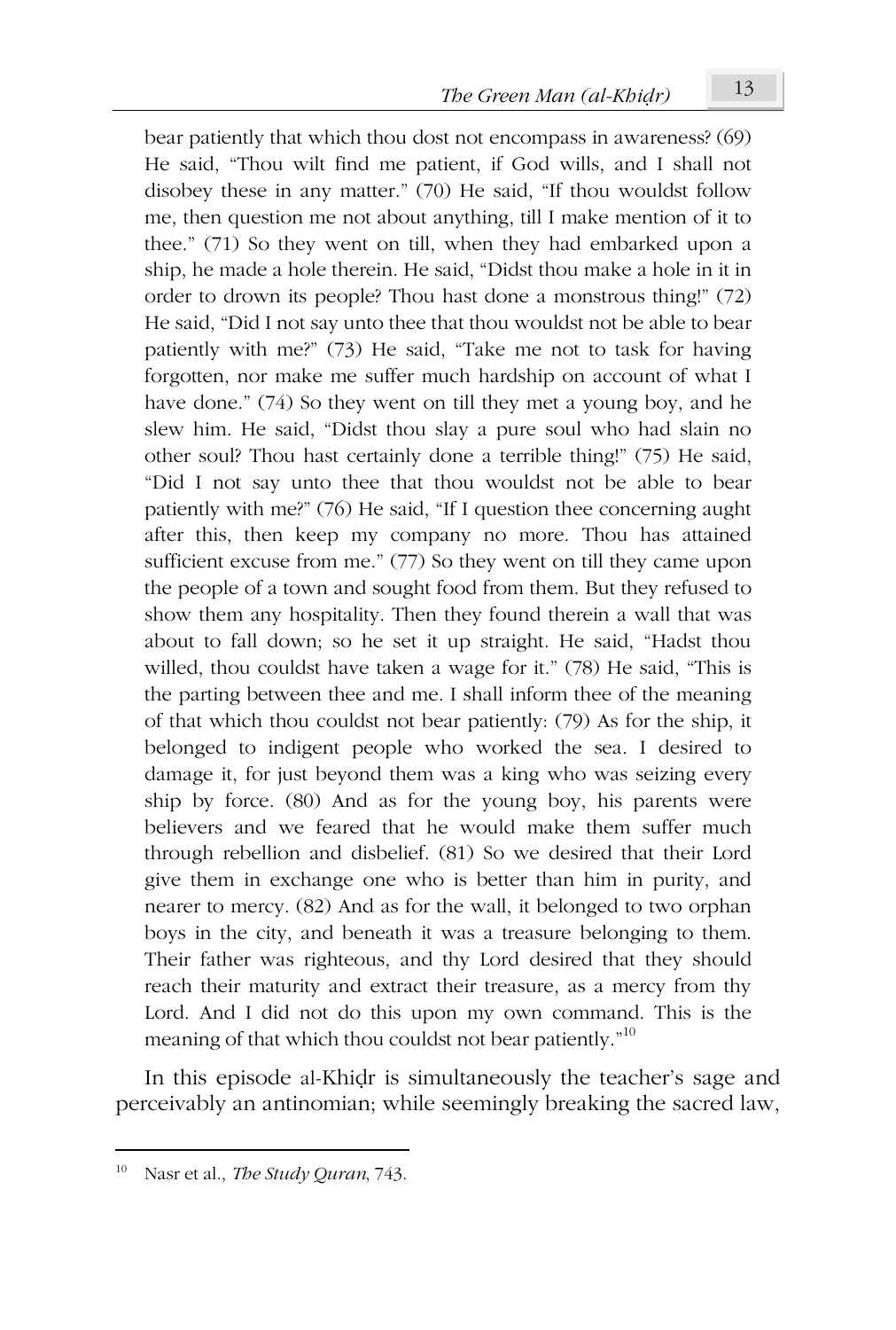his lessons teach about contemplation and reconciling opposites. The Prophet Muḥammad recommended the recitation of *The Cave* every Friday and it is thus oft read. However, considering that a singular motif plausibly links multiple doctrines, al-Khiḍr is highly undertheorized. His characterization as enigmatic and mysterious may factor in this neglect, but if posited links hold up to more discerning scrutiny it is plausible that he foundationally connects several of the world's great traditions in ways hitherto unexhausted. One underexplored association is to that of Melchizedek, King of Salem, a biblical contemporary of Abraham whom Abraham praises and blesses in *The Book of Genesis* (14: 18-20). Another link is to one of the readings of the Buddha. The *Three Baskets* (*Tripitaka*) comprises the essential canon of Buddhists entailing works directly and indirectly ascribed in authorship to the Buddha, and through analysis of this early narrative literature Sarah McClintock envisages Buddha as a paradox, an unconditioned yet compassionate trickster who uses deceptions in helping people experience their limitations along the path to transformation.<sup>11</sup> In the polymath Muḥammad al-Shahrastānī's (d. 548/1153) early systematic study of religion, *Religions and Sects*, Buddha is linked to al-Khiḍr at the end of a passage on Buddhists, which ends abruptly and offers no further elucidation.<sup>12</sup> Bruce Lawrence questions whether al-Shahrastānī's comparison is original or if it stems from an irrecoverable earlier source because while the link is tantalizingly suggestive in its "implicitly attesting to the high spiritual quality of Buddhism" Lawrence argues that the case rests too squarely on a Muslim reading of sources.<sup>13</sup> In contrast, Hamza Yusuf's essay "Buddha in the Qurʾān?" probes the same association, noting that numerous classical exegetes corroborate al-Shahrastānī's claim. He opines that the Prophet Muḥammad's explicit statements about al-Khiḍr could easily

<sup>12</sup> "... *wa-laysa yushbihu l-budd ʿalá mā waṣafūhu, in ṣaddaqū fa-dhālika illā bi-l-Khiḍr alladhī yuthbituhū ahl al-Islām.*" Abū l-Fatḥ Tāj al-Dīn Muḥammad ibn ʿAbd al-Karīm al-Shahrastānī, *al-Milal wa-l-niḥal*, ed. Amīr ʿAlī Mahnā and ʿAlī Ḥasan Fāʿūr, 3rd ed. (Beirut: Dār al-Maʿrifah, 1993), II, 604.

<sup>11</sup> Sara L. McClintock, "Compassionate Trickster: The Buddha as a Literary Character in the Narratives of Early Indian Buddhism," *Journal of the American Academy of Religion* 79, no. 1 (2011), 90-91, https://doi.org/10.1093/jaarel/lfq061.

<sup>13</sup> Bruce B. Lawrence, *Shahrastani on the Indian Religions* (The Hague: Mouton, 1976), 114, https://doi.org/10.1515/9783110800999.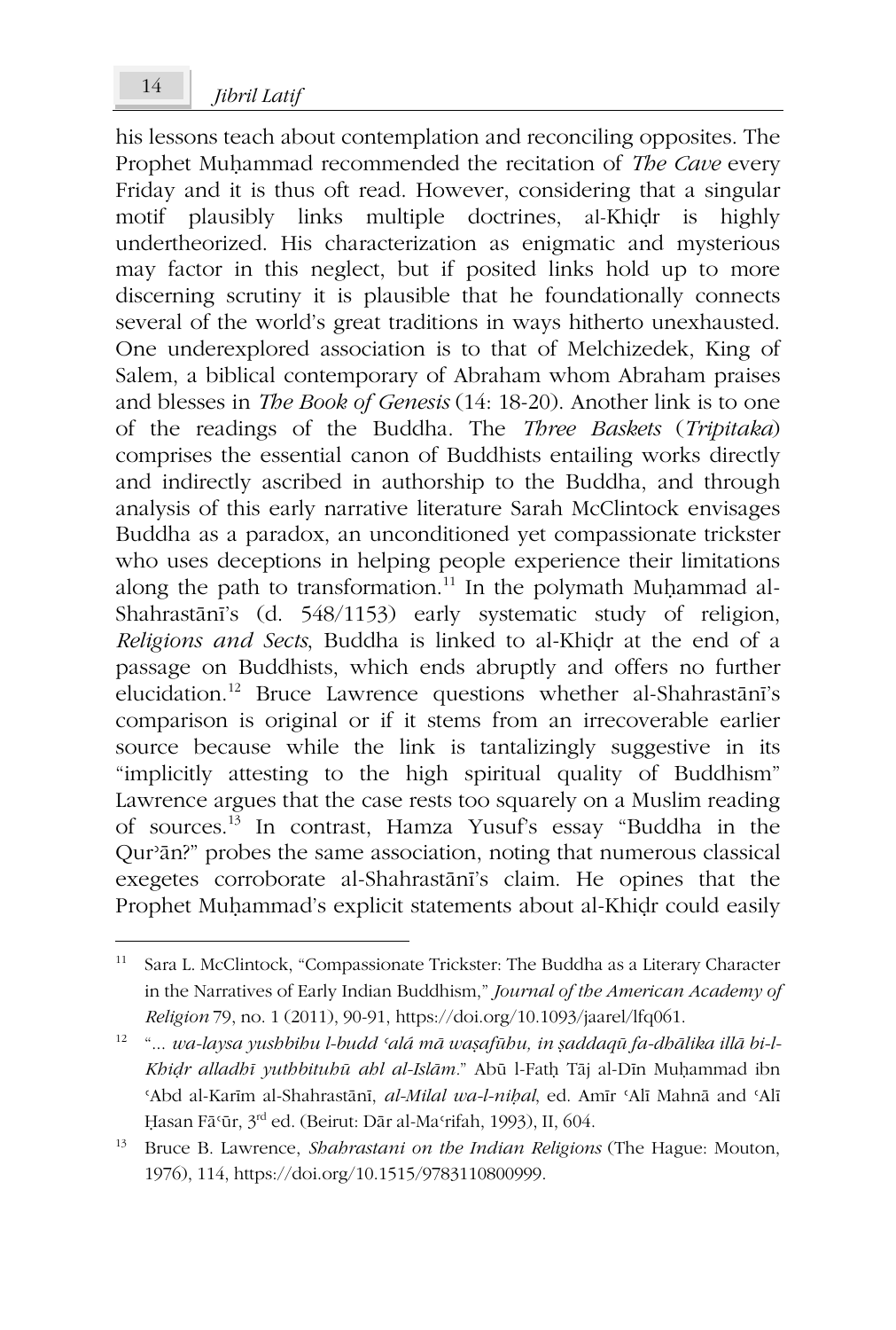be ascribed to Gautama Buddha, and that reading them in such light bolsters the link because they substantiate al-Khiḍr's symbolic connection to the color green, the large white lotus flower, and background, as one *ḥadīth* states "He was the son of a king who desired that his son inherit his throne, but he refused and fled to a secluded island place where they could not find him."<sup>14</sup> However, in another *ḥadīth*, al-Khiḍr is named a noble of the tribe of Israel. Therefore, in attempting to reconcile the perceived chronological, geographical, and conceptual discrepancies between linking the characters, Yusuf notes:

... [a] widespread belief among Muslims is that al-Khadir does not die until the end of time. Hence, al-Shahrastānī would not have been troubled by this historical discrepancy – between the recorded historical dates of Moses and the Buddha is a distance of approximately 700 years – since he would have most likely held the belief that al-Khadir was a transhistorical character. It is also possible to interpret the figure of al-Khadir as a supra-historical archetype, or a particular mode of spiritual guidance –antinomian and enigmatic, radically transcending human modes of comprehension, and even "normal" modes of prophetic guidance. Thus, rather than simply seeking to establish a historical connection or identification between al-Khadir and the Buddha, one might also see the Buddha as one manifestation of the spiritual archetype articulated by the Qur'anic figure al-Khadir.<sup>15</sup>

A spiritual archetype is something quite enigmatic and difficult to delineate, which is how this link seems to bind characters ranging from sage to antinomian. Another way the phenomenon has been categorized is as part of *mundus imaginalis*, Henry Corbin's term for describing the imaginal realm that pertains to the world of images in the cosmology of Islamic mysticism; thus, al-Khiḍr can simultaneously be perceived as a conduit for communicating the religious, the cultural, and the inner experience of divine presence.<sup>16</sup>

<sup>14</sup> Shaykh Hamza Yusuf, "Buddha in the Qurʾān?," in *Common Ground Between Islam & Buddhism* by Reza Shah Kazemi (Louisville, KY: Fons Vitae, 2010), 120- 121.

<sup>&</sup>lt;sup>15</sup> Yusuf, "Buddha in the Qur'ān?," 119-120.

<sup>16</sup> Irfan A. Omar, "Reflecting Divine Light: *al-Khidr* as an Embodiment of God's Mercy (*rahma*)," in *Gotteserlebnis und Gotteslehre: Christliche und islamische*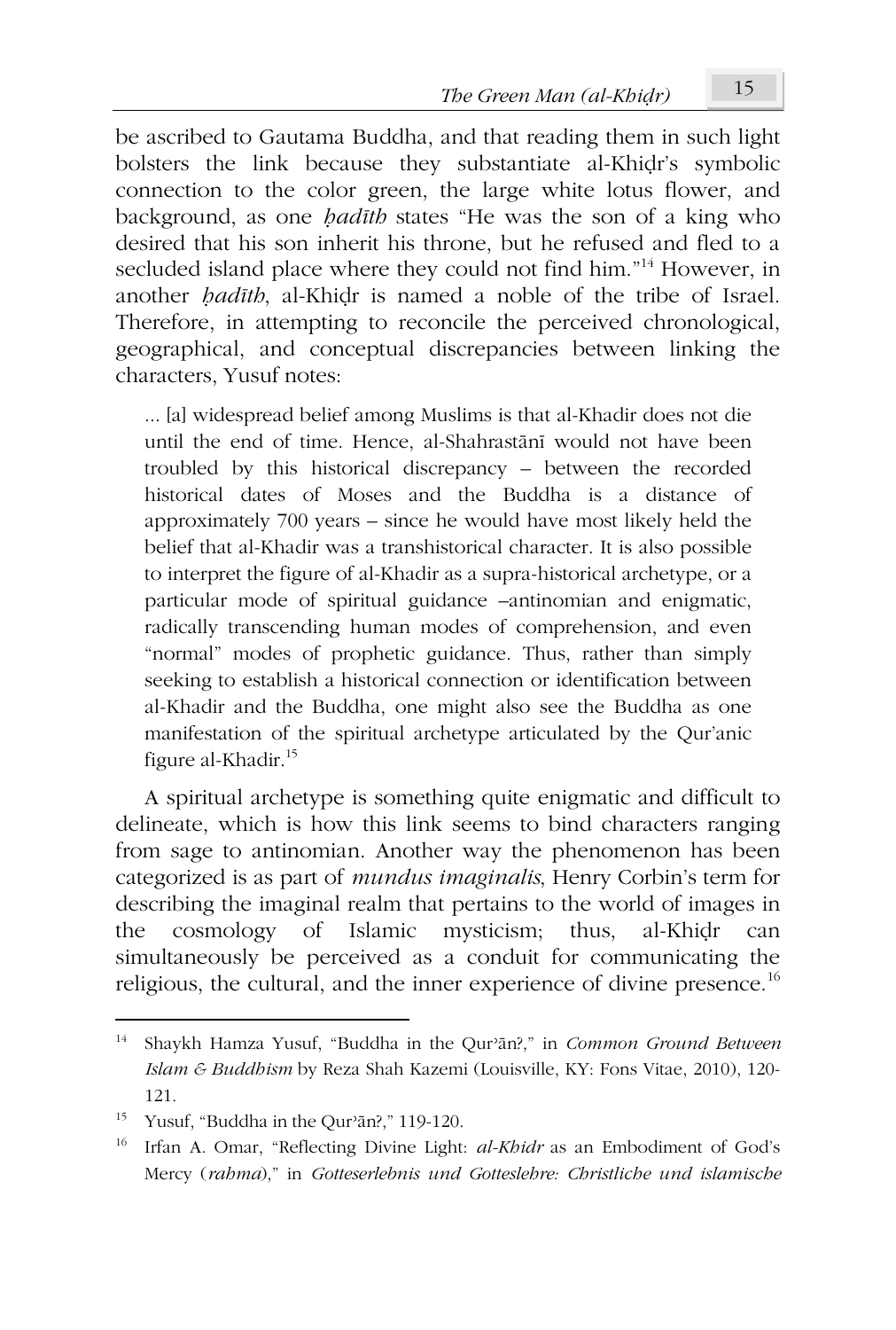Although the bulk of canonical commentary on al-Khiḍr confers meaning onto him independent of characterizations of the Green Man in other traditions, Muslim exegetes historically acknowledge a wide range of associations, including his connection to Elijah, Gilgamesh, and Alexander. However, beyond the Islamic canon where his role as God's servant does not maintain its primacy, the character's functions expand and incline towards a different telos. Intimating the reservations of many devotional Islamic scholars, Irfan Omar opines for a reading of the figure from within a monotheistic cosmology as God's mercy in concert with the "light" of spiritual illumination, and he argues against pliant archetypal analysis, "If, taking the standpoint of analytical psychology, we speak of Khiḍr as an archetype, he will seem to lose his reality and become a figment of the imagination, if not of the intellect."<sup>17</sup> This is a general argument about such appropriation although this reference is made specifically in regards to Carl Jung's identification of al-Khiḍr as one of the four archetypes that he used to teach his clients about reconciling paradox.<sup>18</sup> In literary analysis, al-Khiḍr seems able to more or less maintain his thrust as a religious hero. John Renard notes, for instance, that he can maintain reverence while simultaneously having "the ability of the picaresque trickster hero to get away with a variety of deeds that would land anyone else in serious trouble."<sup>19</sup> It is to these overlaps in claims that the following sections address. Yusuf, Omar, and Renard all make valid assertions; al-Khiḍr is mutually an archetypal, canonical, and literary figure because the Qurʾān is, not primarily, but among other things, a literary text. But can al-Khiḍr's function in the Qurʾān as a reconciler of paradox fit the characteristics of a quintessential *trickster*? And if so, what are the implications? As follows, the remainder of this study explores al-Khiḍr as the trickster, and while it cannot exhaust his rich place within the canon nor the connections between all these entities, it briefly examines the Qurʾānic episode as contextualized by both canonical and folkloric

*Mystik im Orient*, ed. Martin Tamcke (Wiesbaden: Harrassowitz Verlag, 2010), 169.

<sup>17</sup> Omar, "Khiḍr in the Islamic Tradition," *The Muslim World* 83, no. 3-4 (1993), 283, https://doi.org/10.1111/j.1478-1913.1993.tb03580.x.

<sup>18</sup> Carl Gustav Jung, *Four Archetypes* (Boston, MA: Harvard University Press, 1992).

<sup>19</sup> John Renard, *Islam and the Heroic Image: Themes in Literature and the Visual Arts* (Macon: Mercer University Press, 1999), 102.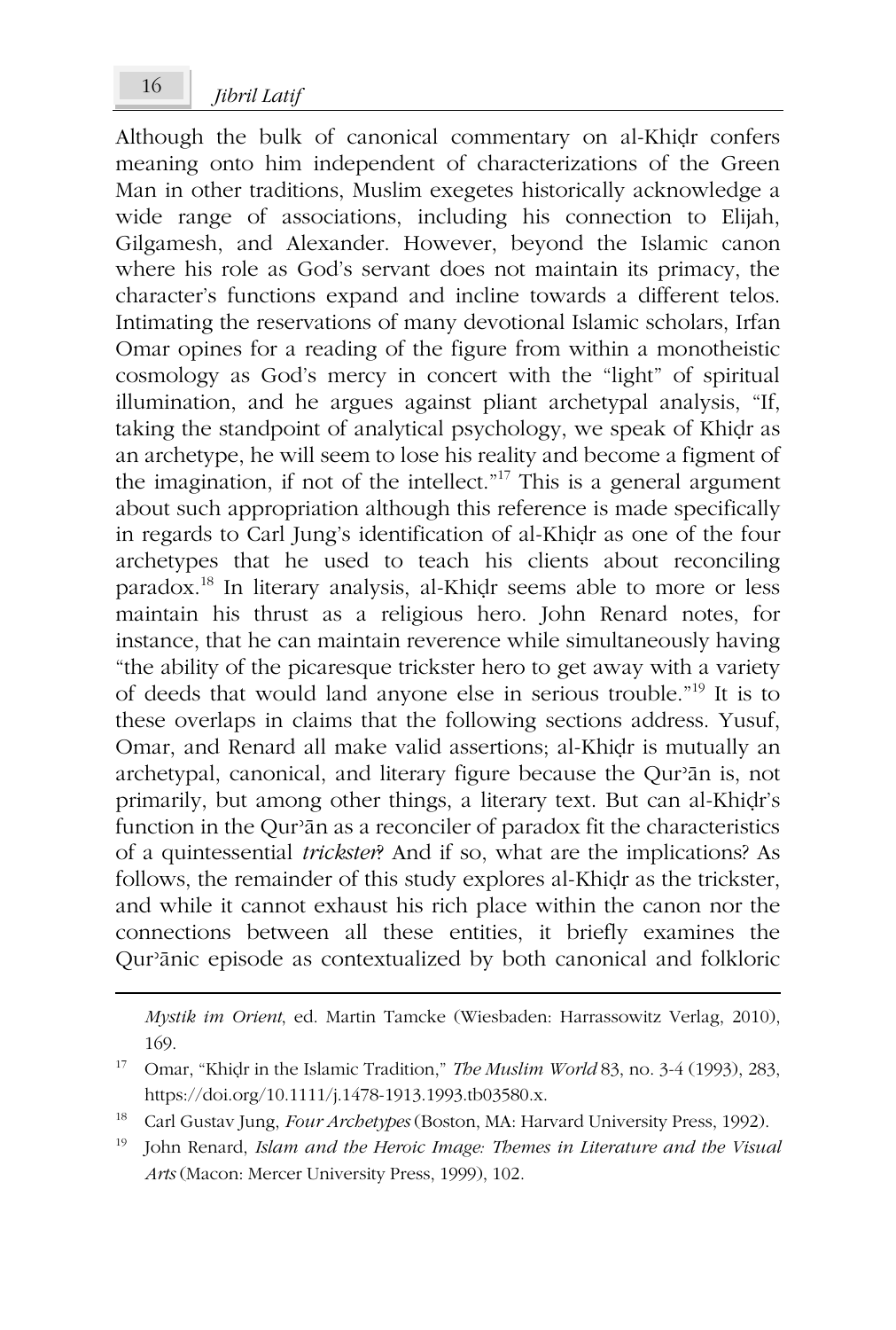sources. It then explores a few of al-Khiḍr's historical functions for their trickster-like similitudes, primary of which are his role as initiator, point of contact, and sacralizer of profane spaces. Lastly, in what may appear to be an excursus, it tries to draw a conclusion about contextual necessity by reviewing the canons he operates within, examining their changing historical norms, and more critically, how anti-realist contentions eclipse the operative meaning that ultimately gives him import in the classical context.

### **II. Reading al-Khiḍr as the Trickster**

The *trickster* is a term that begins to circulate in analysis of global folklore in the late  $19<sup>th</sup>$  century. The figure typically imparts some moral lesson by upsetting conventions and norms.<sup>20</sup> He can teach his lessons through terror, but he can also beguile. Since he is deictic and syncretic, he is assigned meaning within folkloric contexts, often polytheistic. Thus, at the onset, it is easy to dismiss al-Khiḍr as fitting the mold because of his avowal, "*I did not do this upon my own command*" (Q 18:82), which redounds all perceived antinomianism to God alone. Therefore, in framing al-Khiḍr as a picaresque trickster hero while examining the Qurʾānic episode as a segment of literature, epistemic implications arise because the trickster does not typically redound to God, whereas in the Qurʾānic perspective all agency is ultimately granted by God's permission. But in probing beyond these minimalisms, the God of the Qurʾān is self-described by attributes like The Merciful and The Loving, yet simultaneously as The Avenger and "*The great doer of whatever He wills*" (Q 85:16). Therefore, a convergence point may exist where the Qurʾānic episode lends itself to literary analysis, and where folkloric accretions begin to subsume trickster-like aspects. Writing about the phenomenon of "The Qurʾān as Literature" Mustansir Mir argues that the theological and literary aspects of the Qurʾān are linked, although not integrally because of the Qurʾān's claim of inimitability (Q 2:23; 11:13). Therefore, while several classical exegetes treat the Qur'ān as literature, their orientations – being theological and legalistic – do not

<sup>20</sup> George P. Hansen, *The Trickster and the Paranormal* (Philadelphia, PA: Xlibris, 2001).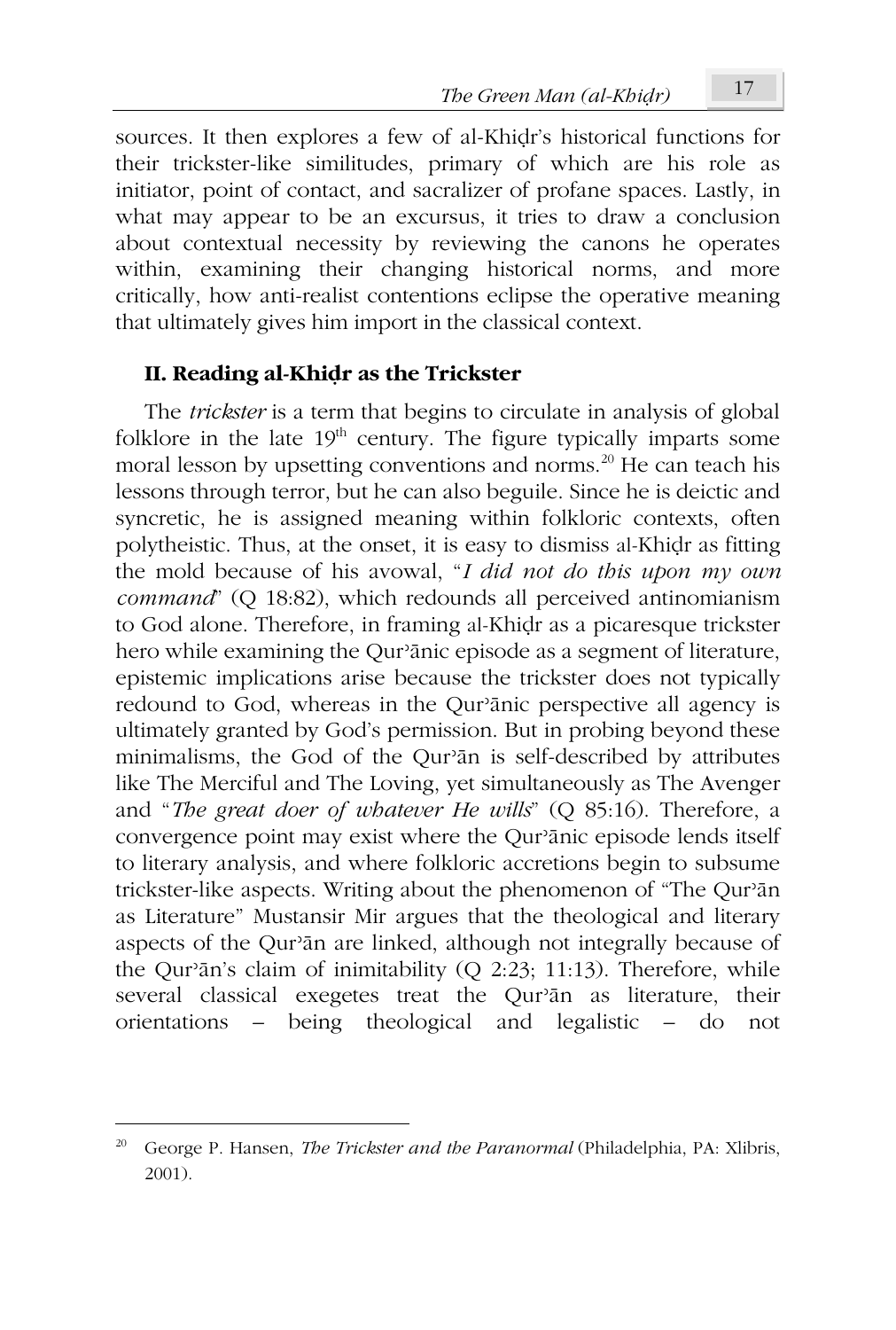methodologically use literary continuity as a primary heuristic.<sup>21</sup> Academics have, though, examined the book in that manner. For instance, with an emphasis on method, Rosalind Gwynne finds that the Qurʾān yields over thirty varieties of "explicit and implicit argument, elements of argument, techniques, and demonstrations."<sup>22</sup> Yet despite its textual intricacy, the believer commonly treats the text like a dithyramb or Gregorian chant, reciting it mellifluously as devotion to God, not as an exclusively literary text. Recitation itself becomes an experience of the heart whereby the state of a listener can also be impacted by mellifluous recitation, which at below fifteen hertz assists the beta state in morphing into the alpha state (within nine and fourteen hertz), a mode aiding relaxation and creativity. Thus, to insist that an exclusively literary approach should not consider these aforementioned functional dimensions of the Qurʾān, and to focus solely on figures of speech, satire, irony, and the employment of narrative techniques cannot close the convergence gap in studying characters that admittedly "appear as embodiments of abstract traits."<sup>23</sup> Mir furthermore concedes that the text provides "sparse personal detail" about such figures. $^{24}$  Therefore, although the Qurʾān simply cannot be reduced to literature, the link he moderates remains integral to analysis.

Context for the Khiḍr episodic narrative begins textually outside of the Qurʾān, in instructive narrations (*aḥādīth*). The Islamic canon reports that the Quraysh sent principle adversaries of Islam, al-Naḍr ibn al-Ḥārith and ʿUqbah ibn Abī Muʿayṭ, to some Jewish scholars of Medina during the late Meccan period in order to inquire about Muḥammad's claims to prophethood; upon receiving the delegates the Jewish religious scholars advised them to ask the Prophet of three matters: (1) the inhabitants of the cave, linked to the Sleepers of Ephesus; (2) the man who had journeyed to the extents of the east and west, linked (by some) to Alexander the Great; (3) and the Spirit (*al-rūḥ*). If unable to answer, by virtue they would deem him a false

<sup>21</sup> Mustansir Mir, "The Qur'an as Literature," *Religion & Literature* 20, no. 1 (1988), 51.

<sup>22</sup> Rosalind Ward Gwynne, *Logic, Rhetoric and Legal Reasoning in the Qurʾān: God's Arguments* (London: RoutledgeCurzon, 2004), ix-x.

<sup>23</sup> *Ibid.*, 62.

<sup>24</sup> *Ibid.*, 52.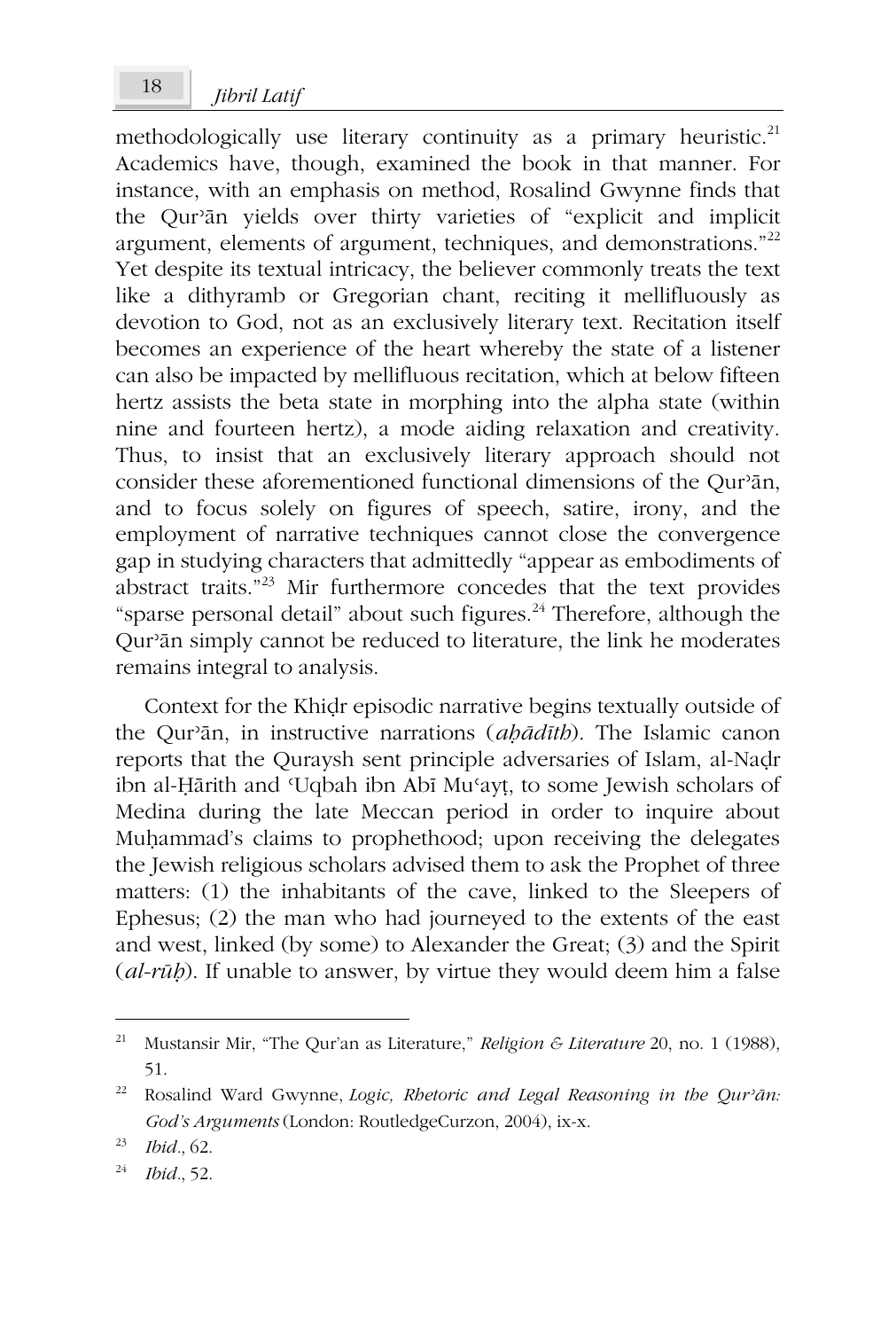prophet. When they questioned the Prophet, he promised an answer the next day, but after fifteen days the revelation had not come, and when it finally did the verses (Q 18:23-24) rebuked the Prophet for making a promise without acknowledging that all matters depend on God's will. However, in response to the three questions, the Qur'an offers three narratives in the *sūrah* all unified by a theme of travel: the companions of the cave flee their home, Dhū l-Qarnayn (possessor of two horns/Alexander) travels from east to west in order to establish his dominion, and Moses travels to seek an illuminating guide. Further context is provided in a separate narration wherein a congregant asks Moses who the most knowledgeable person in the world is. When Moses ascribes that very rank to himself, God admonishes him for not ascribing all knowledge unto Him alone.<sup>25</sup> God then subsequently alerts Moses to where he may find a "servant" in possession of greater knowledge than he.<sup>26</sup>

It is in this context that the Qurʾānic episode begins at 18:60 with Moses declaring he shall continue until he reaches the junction of the two seas. The junction can denote the temporal state between death and judgment (*barzakh*), whereas geographically it may relate to the meeting between the Tigris and the Euphrates around the biblical Ur, signifying the retracing of steps to where revelation began, and perhaps to where it also began to go lost. In many commentaries the in between state or junction is interpreted allegorically to indicate where saltwater and freshwater meet, where knowledge of the exoteric and the esoteric amalgamate, and to where morality perhaps conforms to a different type of understanding that can reconcile paradox. The journey necessitates a travel episode and a border crossing, and this is where Moses can find his teacher. Similarly, contemporary folklorists envisage trickster as a border-crossing archetype. Lewis Hyde compiles both generally accepted descriptive and idyllic features, arguing that "outside such traditional contexts there are no modern tricksters because trickster only comes to life in the complex terrain of polytheism" since "if the spiritual world is dominated by a single high god opposed by a single embodiment of

<sup>25</sup> Muslim, "al-Faḍāʾil," 170.

<sup>26</sup> Nasr et al., *The Study Quran*, 728-729.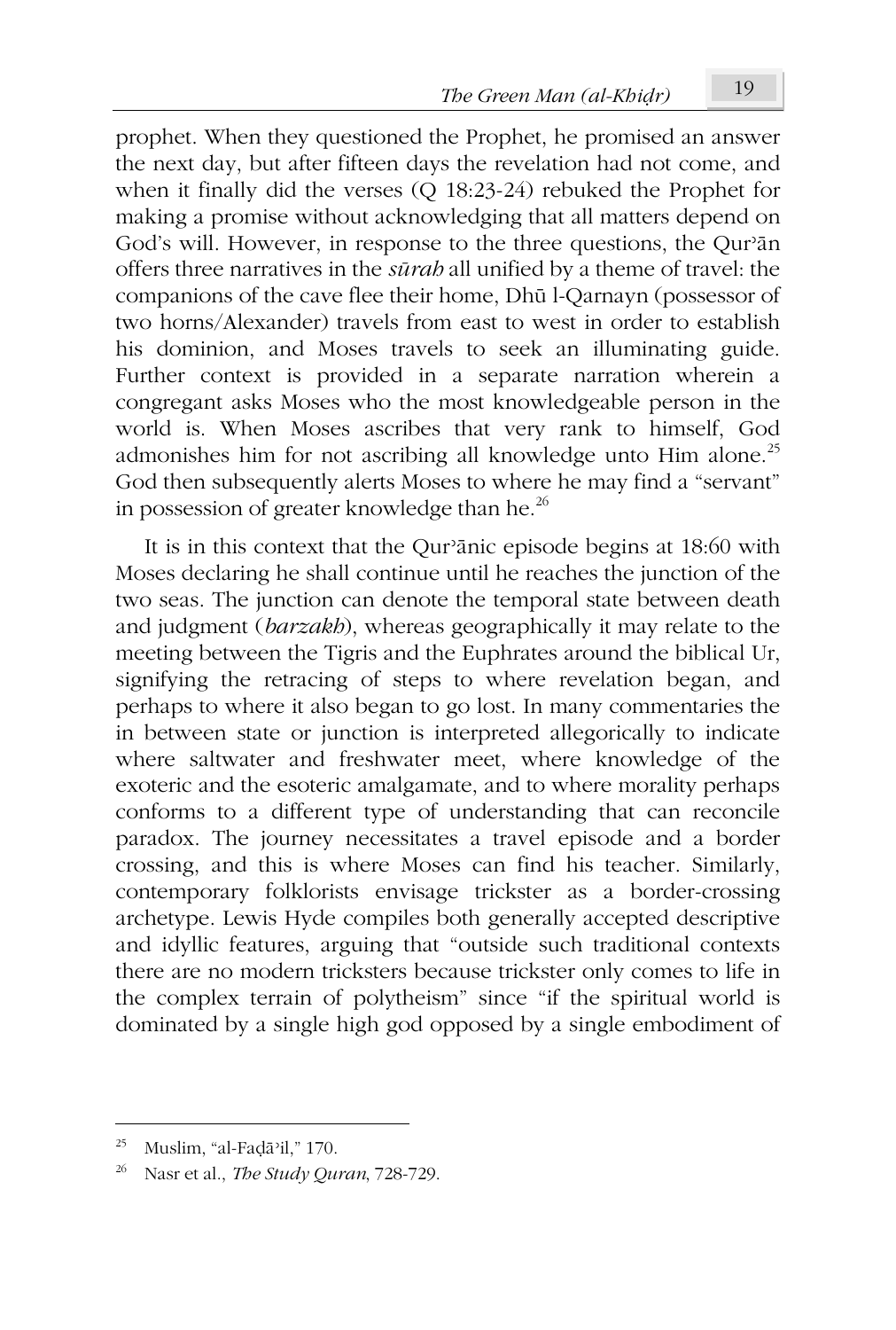evil, then the ancient trickster disappears."<sup>27</sup> Although acknowledging this Manichean oversimplification, he later makes a germinal concession that situates a place where "the practice of art and this myth collide."<sup>28</sup>

Trickster belongs to polytheism or, lacking that, he needs at least a relationship to other powers, to people and institutions and traditions that can manage the odd double attitude of both insisting that their boundaries be respected and recognizing that in the long run their liveliness depends on having those boundaries regularly disturbed.<sup>29</sup>

The servant makes the first personal acknowledgment of error in the episode; he is widely considered to be Joshua (Yūsha<sup>c</sup> ibn Nūn) by commentators such as al-Ṭabarī (d. 310/923), al-Qurṭubī (d. 671/1273), and al-Rāzī. The symbolic significance of being the son of Nūn, which can mean "fish," representing secular knowledge (or perhaps revelation), is the subject of much commentary. Episodic themes revolve around intermediate realms between life and death, exoteric adherence to the law versus esoteric knowledge, and scripture versus reason. Moses actively pursues such mysterious knowledge at a boundary crossing. Moses and Joshua then continue until realizing they have lost their "fish" (61-64). Classical commentaries like al-Zamakhsharī's direct the focus to the symbolism of discipleship and spiritual mastery; Moses directs his servant to literally retrace their steps back to the meeting place, eventually becoming the disciple to al-Khiḍr, the non-literalist. $30$  In classical commentaries, freshwater represents rivers with their linear and directional nature, which are constitutive of rational thought in the most basic allegorical meaning. In contrast, a saltwater sea, with its unpredictable currents and vastness, symbolizes inner allencompassing knowledge. Since neither servant nor master could recognize this intersection, they forgot their fish, which came back to life at that location. Therefore, al-Khiḍr may symbolize life that transcends the effects of time that a lens fixated on law and temporality cannot immediately grasp. In that tradition tends to

<sup>27</sup> Lewis Hyde, *Trickster Makes this World: Mischief, Myth, and Art* (New York: Farrar, Straus and Giroux, 2010), 28.

<sup>28</sup> *Ibid.*, 38.

<sup>29</sup> *Ibid.*, 35-36.

<sup>30</sup> Nasr et al., *The Study Quran*, 749-750.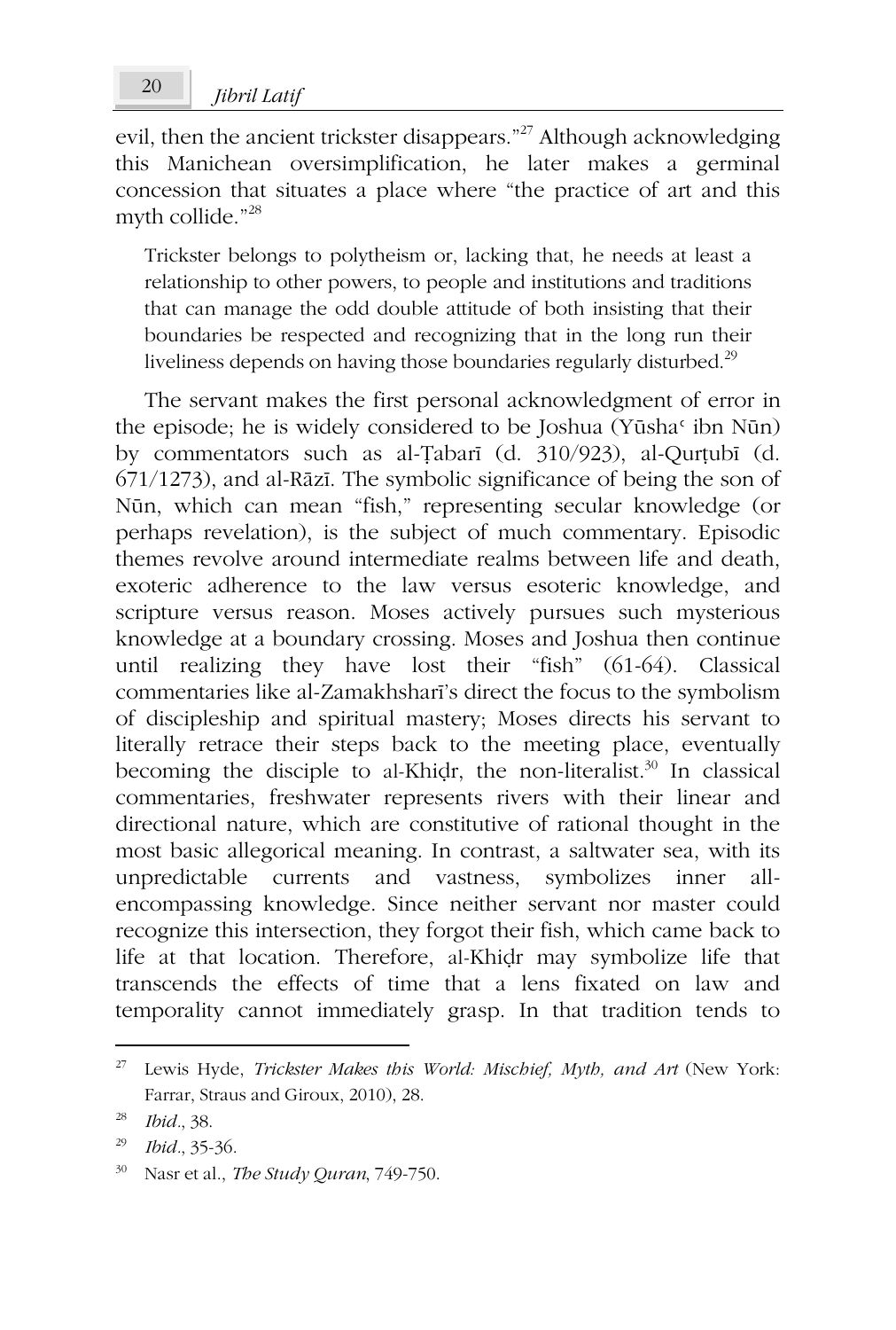ossify, revival is often jolting, and there may be a correspondence in Atwood's review of Hyde in which she affirms that a function of tricksters is often to be "those who come along when a tradition has become too set in its ways, too orderly, too Apollonian, and shake it out of its rut."<sup>31</sup> To the specificity of that meeting place, al-Qurṭubī and other commentators mention that the place where the fish comes back to life is the spring of life, whereas if read as a symbolic narrative, Moses retracing his steps can represent the journey of the soul back to God and to primordial nature after the human fall.<sup>32</sup> The episode continues (Q 67-71) and Moses agrees not to question the methods of the instructor: "*If thou wouldst follow me, then question me not about anything, till I make mention of it to thee.*" (71)

Al-Rāzī points out that Moses's humility is representative of how students – even prophets – should display deference towards their teachers. From this al-Qushayrī (d. 465/1072) opines for permitting teachers to determine the parameters of journeys towards knowledge and enlightenment.<sup>33</sup> Ibn Kathīr (d. 774/1373) mentions that Moses is initially appalled at how they board the ship without charge due to the owner recognizing al-Khiḍr (70-74), who then quickly shifts into sabotaging the ship, nearly sinking it. If the ship is representative of the body that carries the soul through material existence, it may perhaps need to be broken by certain ascetic spiritual exercises.<sup>34</sup> Lewis Hyde's description of the function of trickster provides more parallels:

It is at well-guarded barriers that these figures are especially tricksters, for here they must be masters of deceit if they are to proceed ... We constantly distinguish – right and wrong, sacred and profane, clean and dirty, male and female, young and old, living and dead – and in every case trickster will cross the line and confuse the distinction ... Where someone's sense of honorable behavior has left him unable to act, trickster will appear to suggest an amoral action, something right/wrong that will get life going again. Trickster is a mythic body of

<sup>31</sup> Margaret Atwood, review of *Trickster Makes This World*, by Lewis Hyde, *Los Angeles Times* (1998), 3.

<sup>32</sup> Nasr et al., *The Study Quran*, 752.

<sup>33</sup> *Ibid.*, 752-3.

<sup>34</sup> *Ibid.*, 753.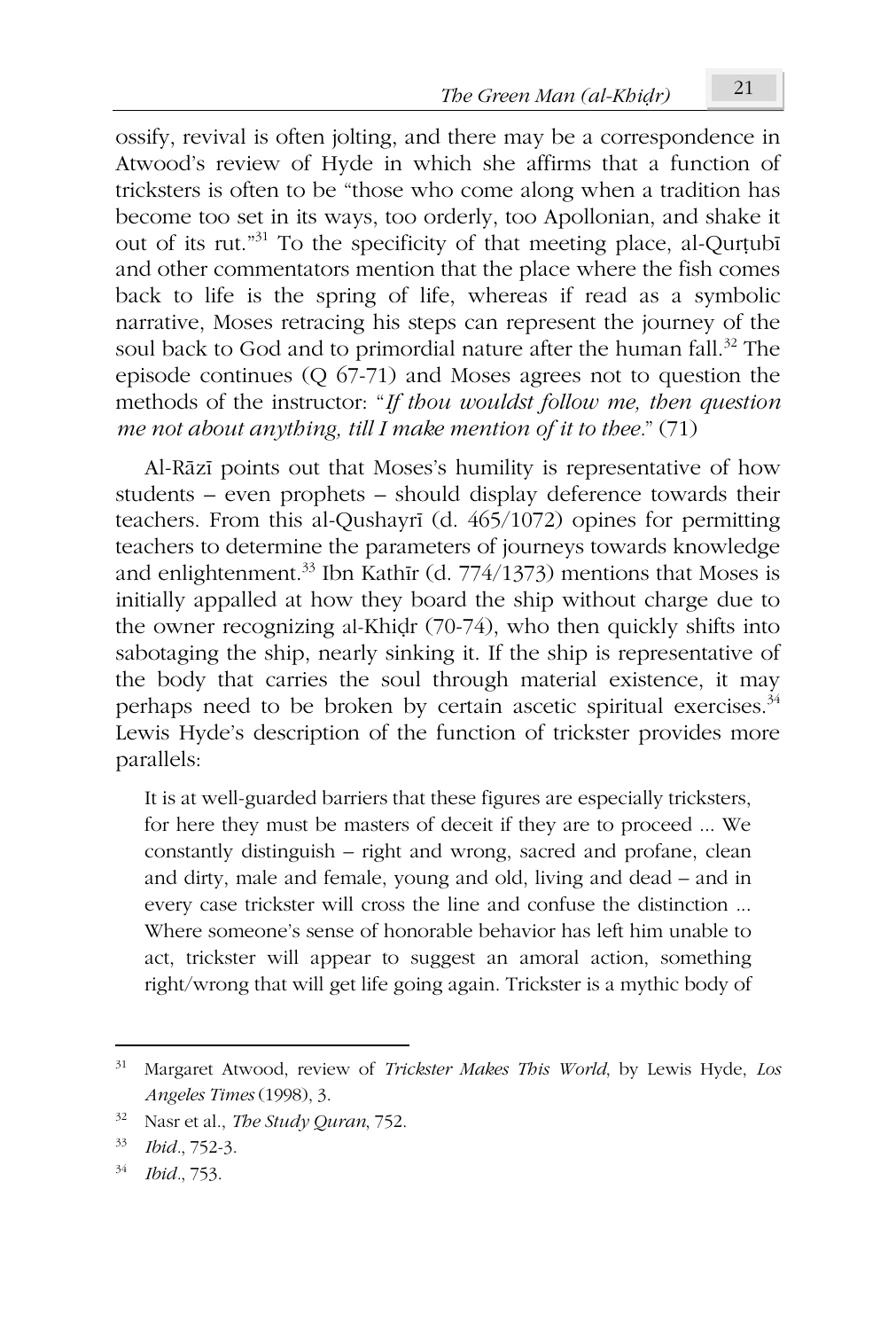ambiguity and ambivalence, doubleness and duplicity, contradiction and paradox.<sup>35</sup>

Of prime importance in allegorical interpretation is the tripartite division of the self, found with Ancient Greeks like Plato and in the Islamic literature which inherited the Peripatetic school.<sup>36</sup> The tripartite division stands between the inciting self (*al-nafs alammārah*), the self-accusing self (*al-nafs al-lawwāmah*), and the self at peace (*al-nafs al-muṭmaʾinnah*). If the spiritual goal of mysticism is to subdue the lower two base forms of the self, al-Khiḍr's actions can be reunited with an understanding that reason can grasp. Winifred Morgan adds that tricksters can similarly "astonish with their ability to achieve creative breakthroughs" by embodying a "shadow side" of human nature and engaging in taboo behavior.<sup>37</sup> Al-Khidr, thus, offers interpretations of his behaviors before departing. Poking a hole in the ship, while undesirable, was the better of two temporal options. However, more attention is often paid to his alarming killing of the boy. Some commentary claims the boy has murdered and escaped prosecution; other commentary says he was on that path and mercifully taken out before the age of culpability, whereas mystical readings take slaying to connote annihilating the part of one's soul that inclines towards evil, anger, and passion. Similarly, temporary restoration of the wall would dissuade the town's selfish inhabitants from discovering the treasure themselves. Representational of classical commentary, Ibn Kathīr claims that although the treasure appears to be material, it is truly some form of knowledge. The repaired wall thus represents a soul at peace, which can only be retrieved once the other two components of the self are subdued.<sup>38</sup>

While there are conceivable crossover attributes, al-Khiḍr does not fit the typical picaresque trickster hero mold. He does not, for instance, display the lewdness, lust or hyperactive sexuality found in

<sup>35</sup> Hyde, *Trickster Makes This World: Mischief, Myth and Art* (New York: Farrar Straus & Giroux, 1988), 23-24.

<sup>36</sup> Asghar Ali Engineer, "Iqbal's 'Reconstruction of Religious Thought in Islam': A Critical Appraisal," *Social Scientist* 8, no. 8 (1980), 52-63, https://doi.org/10.2307/3516692.

<sup>37</sup> Winifred Morgan, *The Trickster Figure in American Literature* (New York, NY: Palgrave MacMillan, 2013), 5-6, https://doi.org/10.1057/9781137344724.

<sup>38</sup> *Ibid.*, 754-756.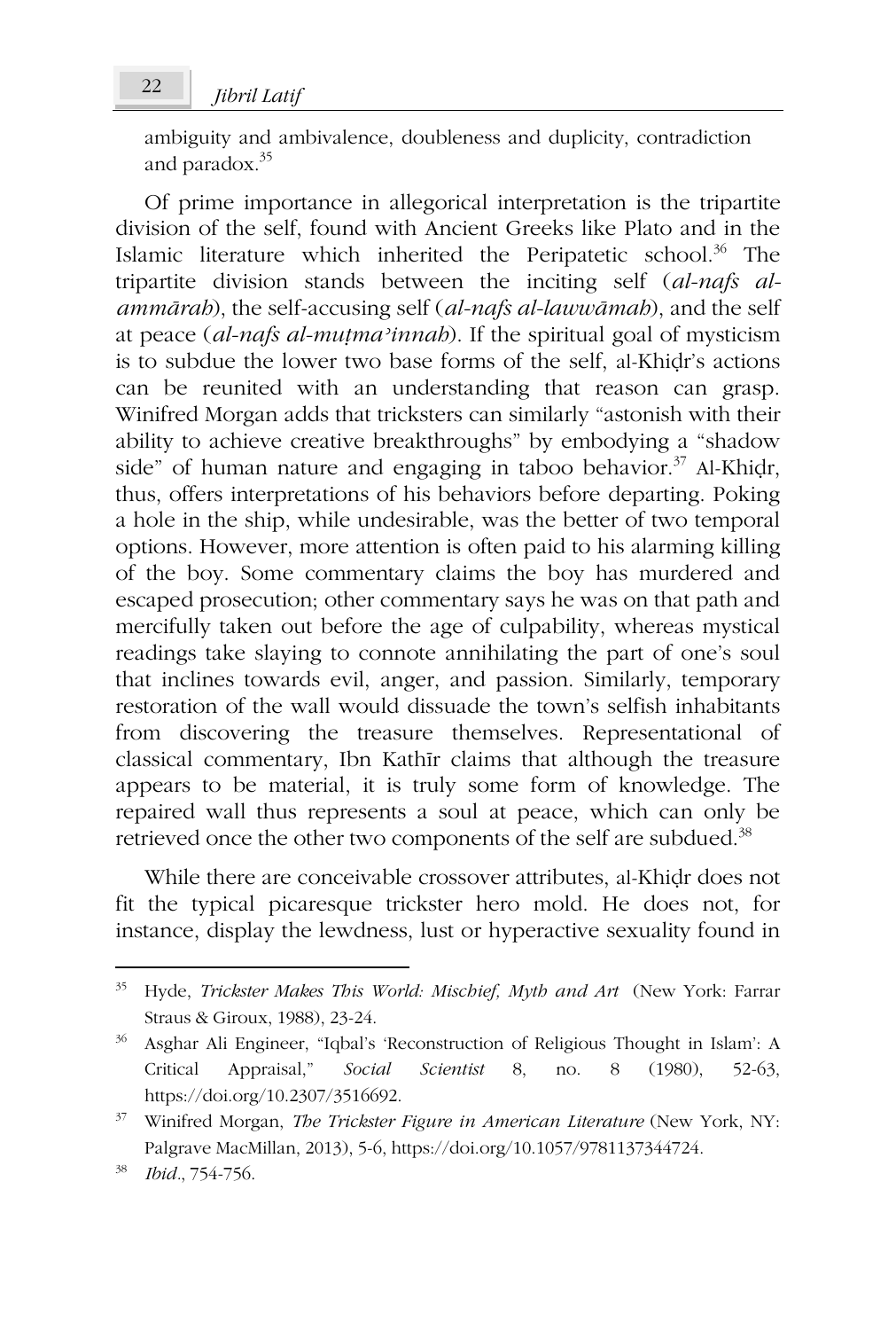many tricksters, although he shares traits with other boundary crossers. He crosses between worlds, often connected with water – and boundaries of morality. For example, Eshu the Afro-Caribbean trickster guards the "many doors and roads which make up the human journey through life" and is able to straddle them.<sup>39</sup> Likewise the Orcadian selkie (seal) stories of the Orkney archipelago narrate tales of seals that are able to seduce humans and go back and forth between land and sea. The selkie stories relate that such transformations happen every "seventh stream" or "ninth night" sustaining the folkloric acceptance that a mortal woman seeking selkie-man companionship must shed seven tears into sea at high tide.<sup>40</sup> Such symbolism in numbers and repetitions of actions is common whereby a certain number of repetitions reveal a previously inexplicable meaning. Another example is the Winnebago trickster figure, Coyote, whose behavior follows such patterns. Actions are typically repeated four times, like in the tales of Hare, which are either in configurations of three or four. Al-Khiḍr similarly repeats his actions three times before revealing their meaning. However, in the literature there is not always an evident higher telos at play, and sometimes the import seems petty. An instance of this is Jack's motive in *The Jack Tales* of the Appalachian Mountains who tricks his adversaries into allowing him to drown them in the river thereby leaving him the bequeathing owner of "a farm and a house and all them sheep, and nobody to bother him."<sup>41</sup>

With these comparisons, however, we reach a limit that hinges on authorial intentionality. Enumerating particular similarities between Br'er Rabbit, Jack, and the Winnebago trickster, Lewis Hyde argues that the trickster is not the devil, and that he is amoral, not immoral.<sup>42</sup> Nevertheless, the implications for what it would mean for comparative analysis if Hyde had come down on the other side are not clear because appropriations all change situational contexts. For

<sup>39</sup> Susanne Iles, "Eshu, An Afro-Caribbean Divine Trickster," *Sacred Hoop* 29 (2000), 1.

<sup>40</sup> "Orkneyjar: The Heritage of the Orkney Islands," orkneyjar.com/folklore /selkiefolk/sulesk.htm, accessed February 11, 2019.

<sup>&</sup>lt;sup>41</sup> Richard Chase, *The Jack Tales*, 17<sup>th</sup> ed. (Boston, MA: Houghton Mifflin, 1943), 174.

<sup>42</sup> Hyde, *Trickster Makes this World*, 22.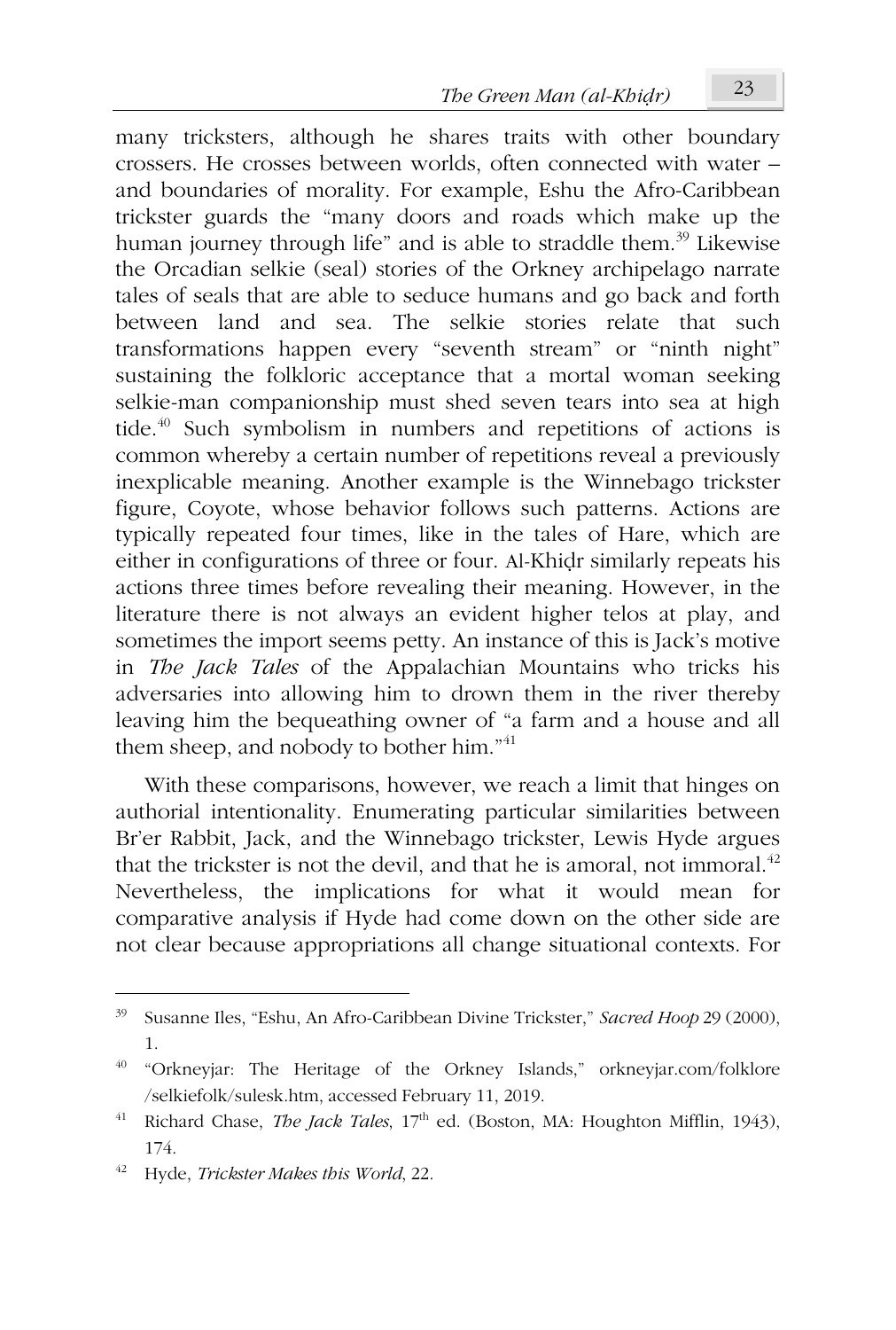instance, by the  $15<sup>th</sup>$  century, when al-Suyūṭī examines Gilgamesh as Manicheans in the Middle East had appropriated him, he links him to a regional demon, serving as another example of how wide-ranging interpretations can become over time.<sup>43</sup> Trickster narratives generally end in a mea culpa, summation of behavior, or explanation of actions in order to reconcile the contradictions between behavior and morality. The Winnebago Hare cycle narrates, "Hare was sent by Earthmaker to teach the people on earth a better life."<sup>44</sup> Similarly, it is only after Moses fails to remain silent three times that al-Khiḍr explains to him the wisdom behind the outward appearance of his actions. Al-Khiḍr upsets the legal boundaries that have been set up in Moses's worldview, which is supposed to be one imbued by none other than God. But it is the same God who sends Moses a servant to disrupt that very worldview. Like Hermes and Apollo in the classical myth, Hermes steals the cattle in order to teach the audience a lesson on virtues, including regret and forgiveness, as both characters are enhanced in understanding, friendship, and newly attained musical instruments by the didactic episode. $45$  In a similar tenor, the relationship between al-Khiḍr and Moses is necessary for the story to become didactic because Moses does not gain an understanding outside of the legal sphere without first seeing the law's subversion, and the evident tricks ultimately teach him to reconcile apparent contradictions.

### **III. Historical Functions of al-Khiḍr in Canonical and Folkloric Contexts**

Before an examination of the figure's historical functions, a brief conversation about classical context can serve to underscore the extent of the canon's "omni" characteristics. In encountering the Peripatetic schools of Egypt, the Levant, and Persia, the Muslim world's canon similarly adopts Hellenistic rigor and a systematic method of inquiry, including the Aristotelian virtues. In this sense,

<sup>43</sup> Andrew R. George, *The Babylonian Gilgamesh Epic: Introduction, Critical Edition and Cuneiform Texts, Volume 1* (Oxford: Oxford University Press, 2003), 88.

<sup>44</sup> Paul Radin, Karl Kerényi, and Carl Gustav Jung, *The Trickster: A Study in American Indian Mythology* (New York: Schocken Books, 1988), 91.

<sup>45</sup> Hyde, *Trickster Makes this World*.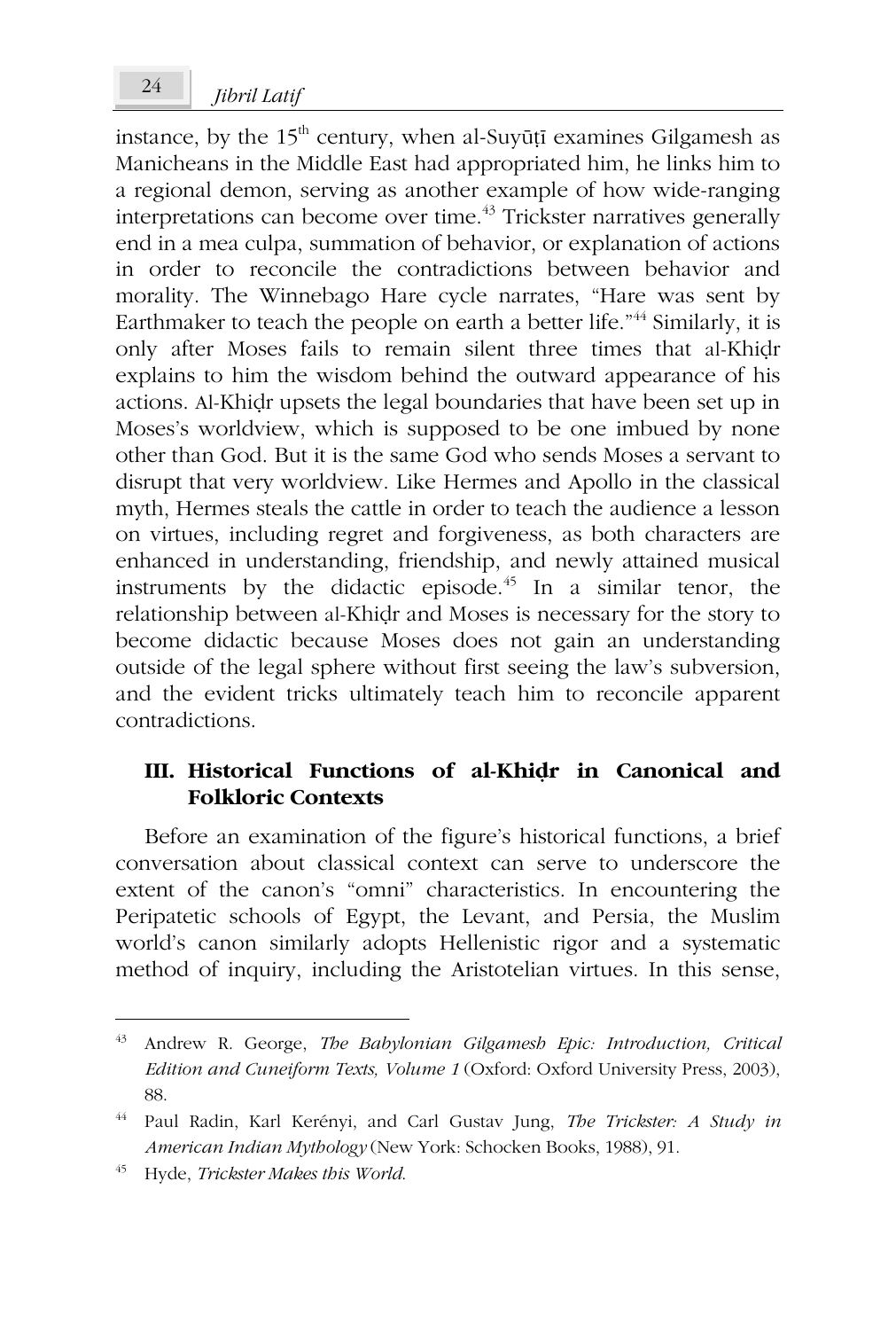more appropriate than juxtaposing "Islam" and "the West" as canonical objects of comparison, an insurmountable task, is to view them within a binding and overarching framework of loose amalgamation and certain continuity. Nevertheless, in relation to identifying a few distinctive features of normativity, a few things can be acknowledged. Distinctive to Islam, the process of interpretation and hermeneutic consensus leads to a codification, rather than a canonization, as no ecumenical councils are convened to establish religious orthodoxy. Peter Adamson argues for a canonical semantic distinction of "philosophy in the Islamic world" because terminologically "Islamic philosophy" excludes the many non-Muslim writers, and "Arabic philosophy" discounts the indispensable writings in Persian and other languages.<sup>46</sup> Nevertheless, a foundational book coalesces an Arabic culture of orality with existing literary civilizations, and an envelopment of canonical knowledge takes place. It adopts *sophia* as a speculative science used to seek answers to the most fundamental questions, including those of existence, essence, and the immaterial. This science of metaphysics precedes method concerning all questions about being qua being: first principles, causation, and the contents of the human mind and its presuppositions. In the employ of a prima scriptura theology that recognizes the fallibility of the human mind, metaphysics is studied only after mastering the qualitative (trivium) and quantitative (quadrivium) liberal arts that aid in liberating the mind from the fetters of faulty thinking by creating a balance between faith and reason (*al-naql* and *al-ʿaql*). In this realist view, objective reality – as synthesis of mind and matter – can be known, the mind and body are synthesized, and all mysteries remain operative whether or not they ultimately obtain.<sup>47</sup> In this key departure Iblīs (Satan) is the original nominalist as he is unwilling to conceptualize the essence of the human, and he mistakenly deems himself superior on purely arbitrary and materialistic terms.

The early internal debate on the role of reason, whether Islam is a religion of the mind or the heart, reaches a modus vivendi that

<sup>46</sup> Peter Adamson, *A History of Philosophy without Any Gaps, volume 3: Philosophy in the Islamic World* (Oxford: Oxford University Press, 2018).

<sup>47</sup> Hamza Yusuf, "Is the Matter of Metaphysics Material? Yes and No," *Renovatio: The Journal of Zaytuna College* 3, no. 2 (2017), 81-91.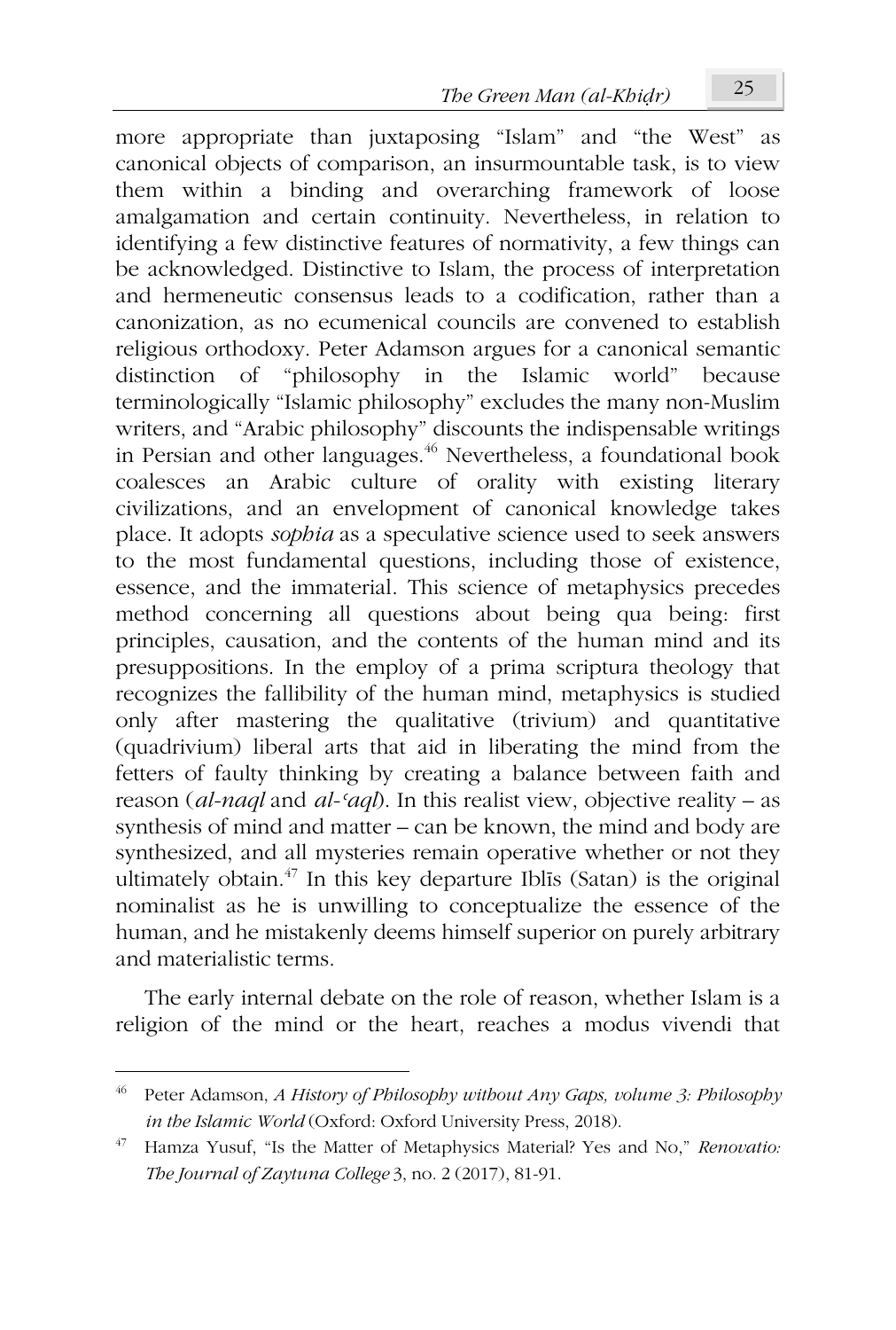culminates into scholastic, normative Islam entailing several dimensions. Similar pursuits of probing all of God's possible intents as an author lead to exhausting the possibilities of linguistic meaning. Thus, when al-Farāhīdī (d. 175/791) of Oman compiles the first Arabic dictionary and develops the science of prosody in the  $8<sup>th</sup>$ century, the implicit driver is to minimize the philological stems of epistemic uncertainty. In the representative scholastic schools of ʿUmar al-Nasafī (d. 537/1142) and al-Taftāzānī (d. 792/1390), "normative" means a rational-based formal theology (*kalām*), underpinned by logic and sustained by an emphasis on reason (*al-ʿaql*) and legal theory (*al-fiqh*).<sup>48</sup> Without the formation of a synod or magisterium, the emphasis on a rationalist theology emerges organically from treating God's uncreated speech (*al-nuṭq* – trilateral root *n-ṭ-q*) as the grounds for formal logic (*al-manṭiq*). Words are interpreted as signs, vibrations and attributes imbued with a reality from God, "*And he taught Adam the names, all of them*" (Q 2:31), and they are to be interpreted through human reason, as humans are considered rational animals.<sup>49</sup> Additionally, exhaustive study of the Qurʾān gives birth to an inward-based spiritual practice of beautification (*iḥsān*), later dubbed Sufism (*taṣawwuf*). A spiritual science not extraneous to Islam, it is challenging to succinctly define and translate nonetheless because as a science with a mystical component it may be seen through a variety of lenses.<sup>50</sup> William Chittick categorizes the concept as an historical object and notes that its recent academic classification by Orientalists is due to their desire for "a term that would refer to various sides of Islamic civilization they found attractive and congenial and that would avoid the negative stereotypes associated with the religion of Islam – stereotypes that they themselves had often propagated."<sup>51</sup> stereotypes that they themselves had Nevertheless, interpretations influenced by Sufism are normative and generally place a heavier emphasis on allegory. It is, ultimately, the interiorization of faith and the recognition of an essential reality that develops into an all-embracing attempt at the restoration of beauty in the human world, which when externalized can creatively manifest in various ways, from creating a mosaic, a hymn, or an architectural

<sup>48</sup> Eric Ormsby, *Ghazali: The Revival of Islam* (Oxford: Oneworld, 2008).

<sup>49</sup> *Ibid.*, 22.

<sup>50</sup> Omar, "Reflecting Divine Light," 167, 173.

<sup>51</sup> William Chittick, *Sufism: A Beginner's Guide* (Oxford: Oneworld, 2000), 4.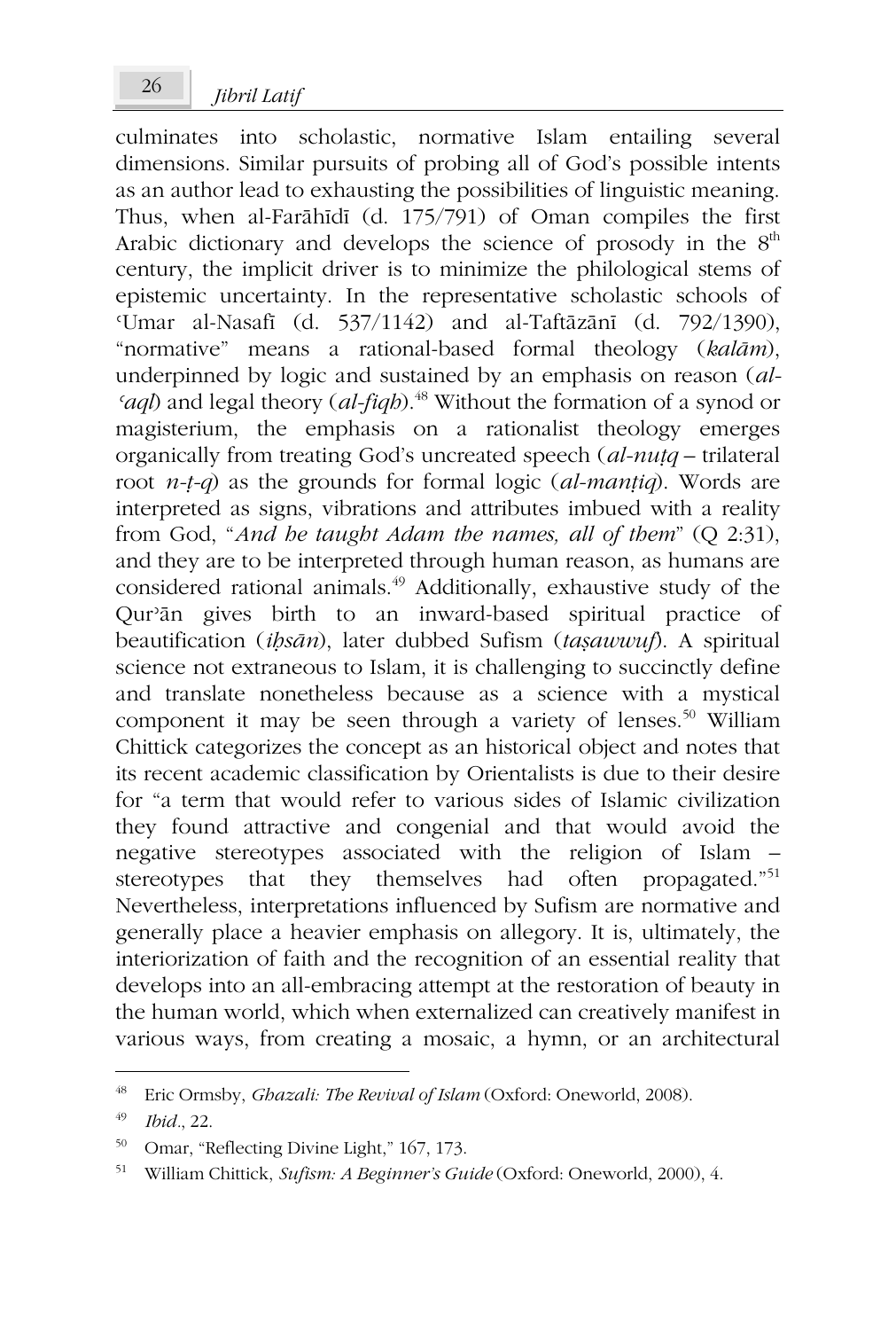design. The emphasis on this inner dimension of the religion remains central up until the political and ideological contestations ushered in by the modern era, exacerbated by the effects of colonialism and globalization.<sup>52</sup> Thus, "religious" thought is not left unaffected by the forces of secularization and quantification, and several  $20<sup>th</sup>$  century voices seek to deny al-Khiḍr of tradition in preference to reclassifying him as a chimera assigned to the realm of superstition. For instance, drivers of the politicization of Islam in the  $20<sup>th</sup>$  century such as Sayyid Quṭb (d. 1966) reject all traditions related to al-Khiḍr; similarly, Abū l-Aʿlá al-Mawdūdī (d. 1979) reclassifies al-Khiḍr in order to eliminate what he views as hermeneutic problems related to his lawlessness and eternal life. $53$ 

Returning now to the specific functions of al-Khiḍr, we will see how these functions both coalesce with and challenge classical understandings, some of which bolster the reading as a trickster. Firstly, he has historically abided as an elusive figure of immortality and conveyer of intimate esoteric understanding, functioning also as a symbol of Muslim contact and conversion, often from Christianity, in the reformulation of medieval Islamic frontier zones wherein diverse populations mixed. Al-Khiḍr's characteristics of being able to traverse vast distances in a short time amplified the number of claims made about his visitation to numerous worship sites. He would be rumored to attend the five daily prayers at various services across the world, a claim that survives by those open to the possibilities of what shape and what form he takes. Thus, inscriptions dedicating sites to him or claiming his visitation would historically mark numerous mosques, tombs, dervish lodges, *khirqah*s and *zāwiyah*s. These inscriptions, found first in Iraq, and later in the Arabian Peninsula, Egypt, and the Levant, served to coalesce traumatic events such as the Crusader conquests and wars with Byzantium. New patrons of architecture became increasingly keen on inscribing al-Khiḍr on monuments because it was a way of highlighting local sanctity and

<sup>52</sup> Abdal Hakim Murad, "Rethinking Islamic Education," lecture delivered February 6, 2016 at the International Islamic University, Kuala Lumpur, Malaysia. https://www.youtube.com/watch?v=bI8y3Q\_FpD4, accessed December 10, 2019.

<sup>53</sup> Patrick Franke, *Begegnung mit Khidr: Quellenstudien zum Imaginären im traditionellen Islam* (Stuttgart: Franz Steiner Verlag, 2000), 369.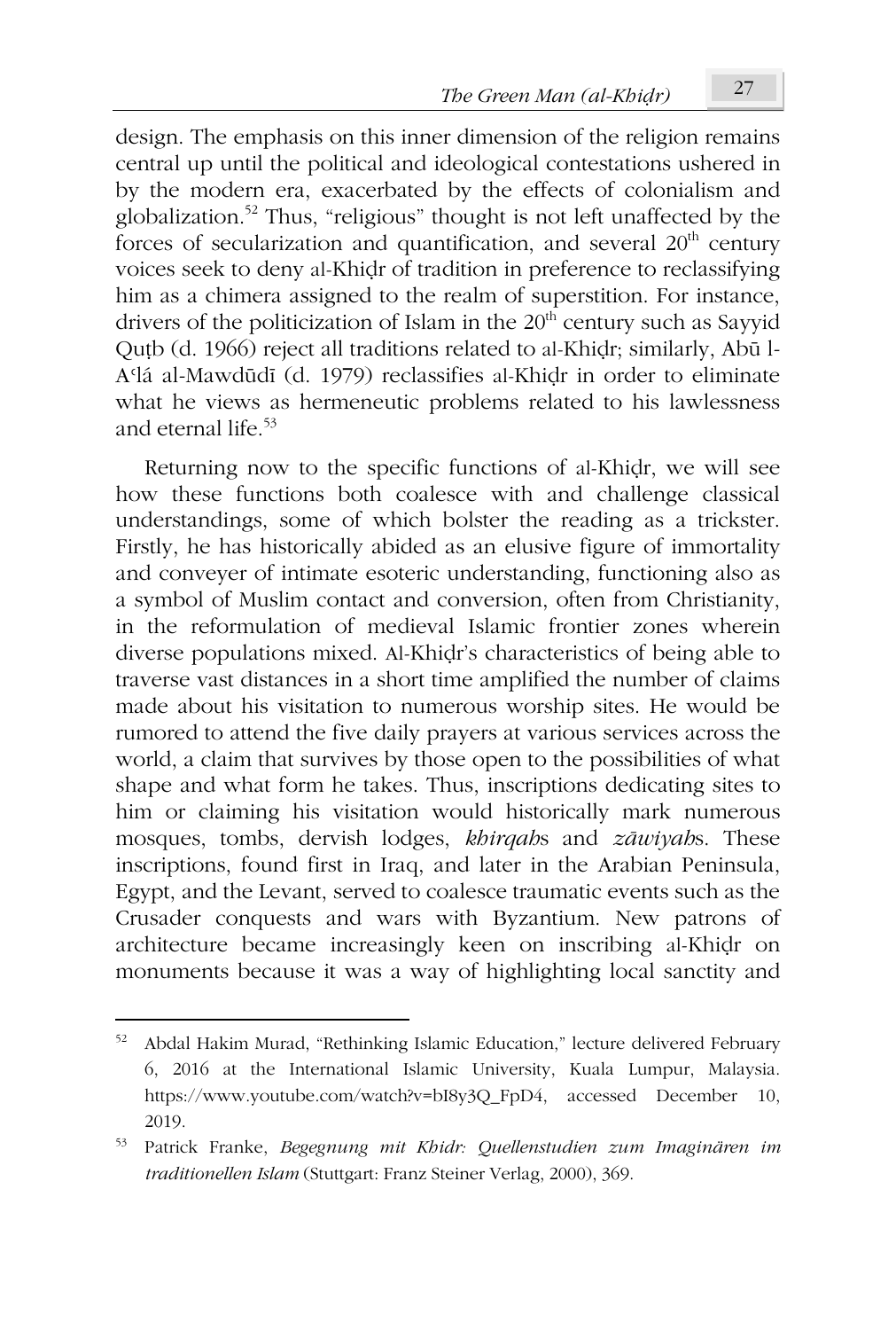respecting pre-Islamic traditions while simultaneously drawing a direct link to the new Islamic order and its related shrines.<sup>54</sup> An apt anecdote is related by the well-known  $12<sup>th</sup>$  century grammarian Ibn ʿAsākir (d. 571/1176) about the history of the Umayyad Mosque in Damascus, which was built upon a site that was initially a pagan sanctuary that housed a temple to Jupiter. After the Christian conquest, the site became The Cathedral of St. John. It is said that Umayyad Caliph al-Walīd had an epiphany after keeping vigil one night where he found al-Khiḍr praying near the Green Corner, which inspired him to preserve in its place the most sacred relic – John the Baptist's head – and to additionally construct an area dedicated to al-Khiḍr in the new mosque. Maintaining a mosque that encompassed two sites that Christians venerated underscored the link between the two faiths, and according to Ethel Wolper, "emphasized a discourse of conversion and continuity."<sup>55</sup> Thus, he became a way to fuse the old with the new in a civil manner, which coalesces with Hyde's statement that "in spite of all their disruptive behavior, tricksters are regularly honored as the creators of culture."<sup>56</sup>

Another one of the figure's common historical functions is transforming profane spaces into the sacred. This can relate to both physical space and the sacralization of being inside the heart whereby someone receives the light of the divine and journeys from inner darkness of ignorance to a station of gnosis. Commentators of this phenomenon often reference 24:35 of the Qurʾān:

God is the Light of the heavens and the earth. The parable of His Light is a niche, wherein is a lamp. The lamp is in a glass. The glass is as a shining star kindled from a blessed olive tree, neither of the East nor of the West. Its oil would well-nigh shine forth, even if no fire had touched it. Light upon light. God guides unto his Light whomsoever

<sup>54</sup> Ethel Sara Wolper, "Khiḍr and the Politics of Place: Creating Landscapes of Continuity," in *Muslims & Others in Sacred Space*, ed. Margaret Cormack (Oxford: Oxford University Press, 2013), 159, https://doi.org/10.1093/acprof:oso /9780199925049.003.0006.

<sup>55</sup> Wolper, "Khiḍr and the Changing Frontiers of the Medieval World," *Medieval Encounters* 17, no. 1-2 (2011): 120-146, https://doi.org/10.1163/9789004221031  $\_005$ .

<sup>56</sup> Hyde, *The Gift*, 25-26.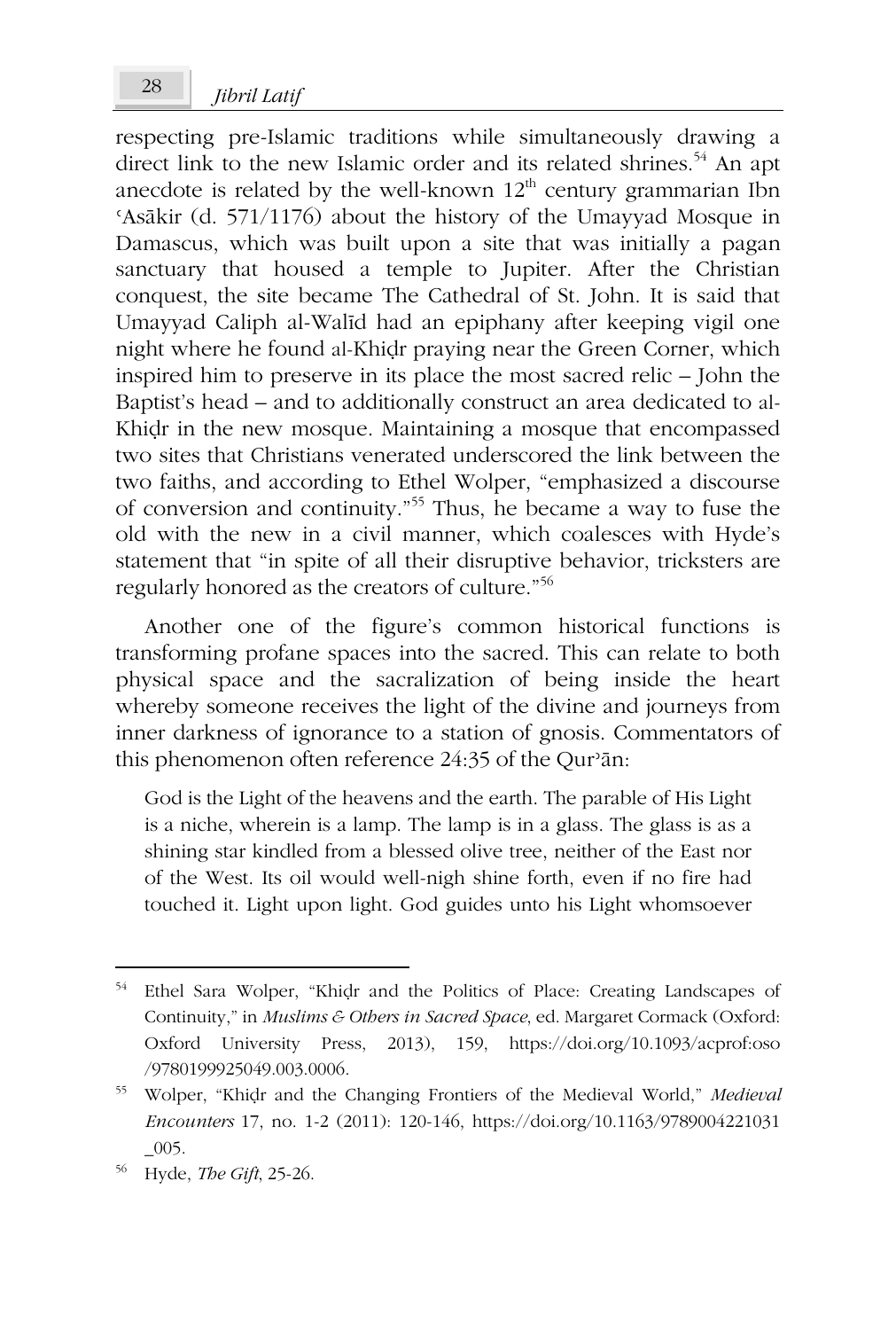He will, and God sets forth parables for mankind, and God is Knower of all things.<sup>57</sup>

For Ibn al-ʿArabī (d. 638/1240) this light is synonymous with knowledge of God and the unity of existence and in explaining this he relays a personal anecdote of him seeing such a light while experiencing the loss of all sense of direction and spatial positioning. Many other mystics report this as an attainable station for a seeker. Al-Ghazālī (d. 505/1111) similarly speaks of the veils of light and their separation of divine reality and the world of matter.<sup>58</sup> In this context, the function of the Khiḍr symbol has been to help seekers attain the station of light through spiritual transformation. Patrick Franke examines 173 stories of claimed encounters with al-Khidr from the  $9<sup>th</sup>$ to 12<sup>th</sup> centuries and describes one of al-Khidr's functions as narrator of God's endorsement of holy spaces, places, and rulers.<sup>59</sup> Al-Khidr also functions as an initiate to the sacred, a guide on the path of the seeker (*sālik*), and al-Khiḍr sightings are the closest approximation to a theophany in the traditional Islamic worldview that one can document. The holy, or the experiential manifestation of sacred and numinous experience, is an approximation of the participatory aspect of sacred reality.<sup>60</sup> It is a spiritual aspect within canonical boundaries that mainstream Muslim schools have historically tolerated. There are many reports of Sufis claiming to have met al-Khiḍr, either in dreams or visions. Ibn al-ʿArabī, for instance, claims to have met him on three separate occasions. Irfan Omar views al-Khiḍr as a figure who functions as God's mercy in concert with the "light" of spiritual illumination and enables multitudes of the mystically inclined to gain spiritual statuses within their respective contexts, indiscriminately helping all, and not just the spiritual elite.<sup>61</sup> A common trope in Sufi love (*ʿishq*) poetry is when al-Khiḍr shows up in initiatory aspects of the spiritual quests of poets. For instance, Rūzbihān al-Baqlī of Shīrāz (d. 606/1209) claims an encounter signifying his entrance into a spiritual path towards sainthood. Al-Baqlī narrates that he was at that

<sup>57</sup> Nasr et al., *The Study Quran*, 878-880.

<sup>58</sup> Omar, "Reflecting Divine Light," 175-176.

<sup>59</sup> Franke, *Begegnung mit Khidr*, 1.

<sup>60</sup> Mircea Eliade, *The Sacred and the Profane: The Nature of Religion*, trans. Willard R. Trask (New York, NY: Harcourt, 1959), 12.

<sup>61</sup> Omar, "Reflecting Divine Light," 178.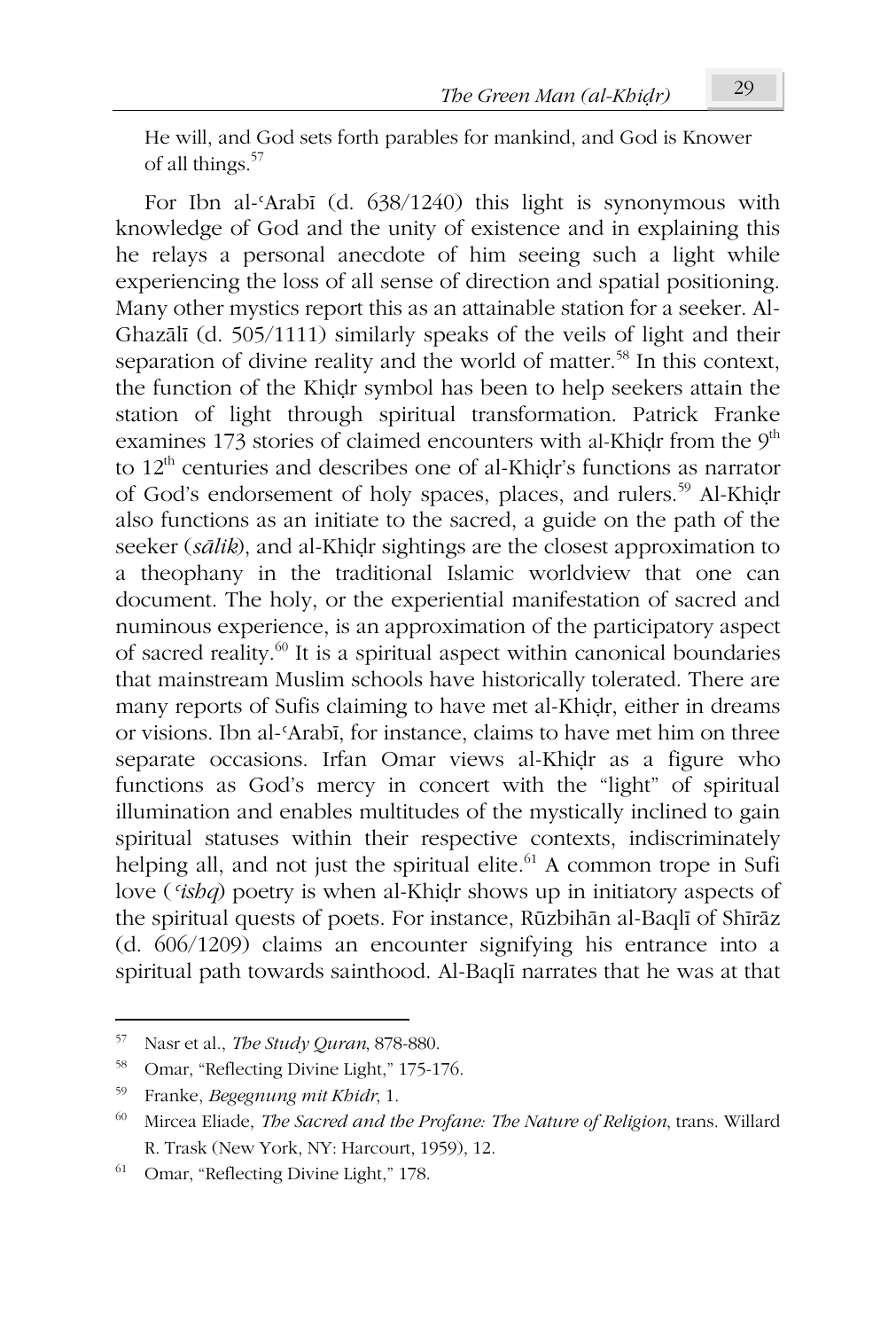time, "ignorant of the sciences and realities" and that al-Khiḍr told him to eat of an apple, "all of it" which he complies with in a scene in covenant with the Biblical Eden motif.<sup>62</sup>

However, in addition to his special multimodal status within normative Islamic Sufism, he also functions as the lemma of nonnormative folkloric and new-age appropriations of Sufism. These borders are critical as the figure is often the inspiration behind architecture in the Muslim worlds where legends of chance meetings with al-Khiḍr abound, as do historical claims of his visitations at holy sites. The Khiḍr of folklore has a wide range, from helper of the wayfarer, to sometimes agent of subversion in moral systems. The expressions of al-Khiḍr made in folkloric contexts are not representative of Islamic practice per se, although there is sometimes an ambiguous overlap that is difficult to delineate; for this purpose Marshall Hodgson has dubbed phenomena of the fantastic that is neither devotional in nature nor couched in confessional terms *Islamicate*; the term refers to "the social and cultural complex historically associated with Islam and the Muslims, both among Muslims themselves and even when found among non-Muslims."<sup>63</sup> In new-age spirituality's appropriation of al-Khiḍr, it is still common to find him incorporated into cosmology as a patron saint of travelers.  $64$ A modern example of such appropriation is Idrīs Shāh's novel *The Way of the Sufi* wherein al-Khiḍr saves two drowning people by shape shifting into a log made in order to save them; with it they meander back to the shore safely as an onlooker witnesses this miraculous deed, and it is to the questioning of the onlooker that al-Khiḍr retorts that he assists people who have a future deed or service to fulfill.<sup>65</sup> Similarly, in al-Ṭayyib Ṣāliḥ's classic Arabic novel *The Wedding of Zein*, a story about an unattractive yet popular Sudanese man named Zein who falls in love, al-Khiḍr's impact on society is

<sup>62</sup> Carl W. Ernst, *Rūzbihān Baqlī: Mysticism and the Rhetoric of Sainthood in Persian Sufism* (Richmond, Surrey: Curzon Press, 1996), 52-53.

<sup>63</sup> Marshall G. S. Hodgson, *The Venture of Islam: Conscience and History in a World Civilization, Vol. 1: The Classical Age of Islam* (Chicago: The University of Chicago Press, 1974), 59, https://doi.org/10.7208/chicago/9780226346861.001.0001.

<sup>64</sup> Frederick William Hasluck, *Christianity and Islam under the Sultans*, ed. Margaret M. Hasluck (Oxford: The Clarendon Press, 1929).

<sup>65</sup> Idries Shah, *The Way of the Sufi* (New York: Dutton, 1969), 161.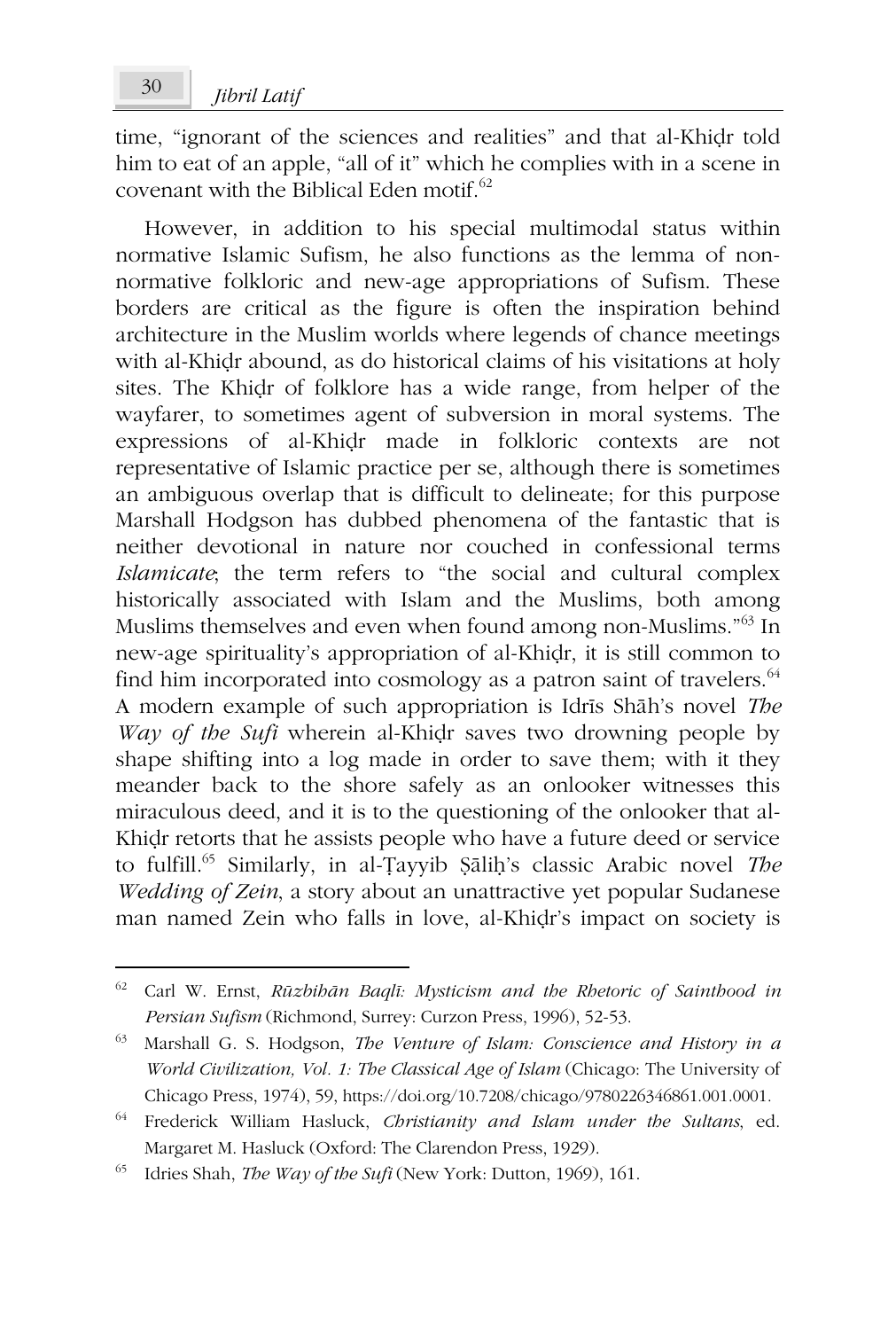quite overt and his interaction with Moses is interpreted as a metaparable about the act of interpretation. It proposes a re-reading of events surrounding Zein and his unexpected romance with Niʿmah that forces the reevaluation of love in society.<sup>66</sup> These *Islamicate* functional appropriations do not fall under the rubric of the classical or the canonical, and their discursive contexts seem to adapt to societal needs in a manner consistent with a Durkheimian sociological view of religion. Nevertheless, we see that they do not preclude the possibility of either reading.

### **IV. Can We Interpret al-Khiḍr When a Canon Loses Its Import?**

Like the Islamic canon, the Western canon has gone through a transition inexplicably tied to its civilization being bound to empire. But the West's more recent imperial history of colonialism and the subsequent postmodern reassignment of meaning is something quite distinct and although the reassignment and eclipse of meaning in the Islamic canon occur in ways not entirely dissimilar, the West is in uncharted territory. This final section takes a step back from the close lens of examination to perhaps identify a blind spot of contemporary critical and close analysis. Manifestly, we can affirm that there is something essential and intriguing about the Green Man in that he personifies the inability to pin down meaning, and who – once defined – continues to slip free of the tethers of allegory, bucking simple interpretation where x stands in for y, eschewing the fixed reductive meaning for the more complicated one. But because this interpretive overlap straddles disparate canons and is claimed by so many different traditions, as an object of comparison (*tertium comparationis*) constituting attributes of distinction, placing a boundary around him is also problematic. The figure by its essence eschews measurable answers and interpretations and necessitates canonical contextualization.

The changing Western rubric for meaning is pertinent here because detached from transcendence and hinged on quality the quiddity of what exactly makes something authoritative, or definitively beautiful, becomes up for debate as aesthetic tastes differ.

<sup>66</sup> Tayeb Salih, *The Wedding of Zein, and Other Stories* (London: Heinemann Educational Books, 1969).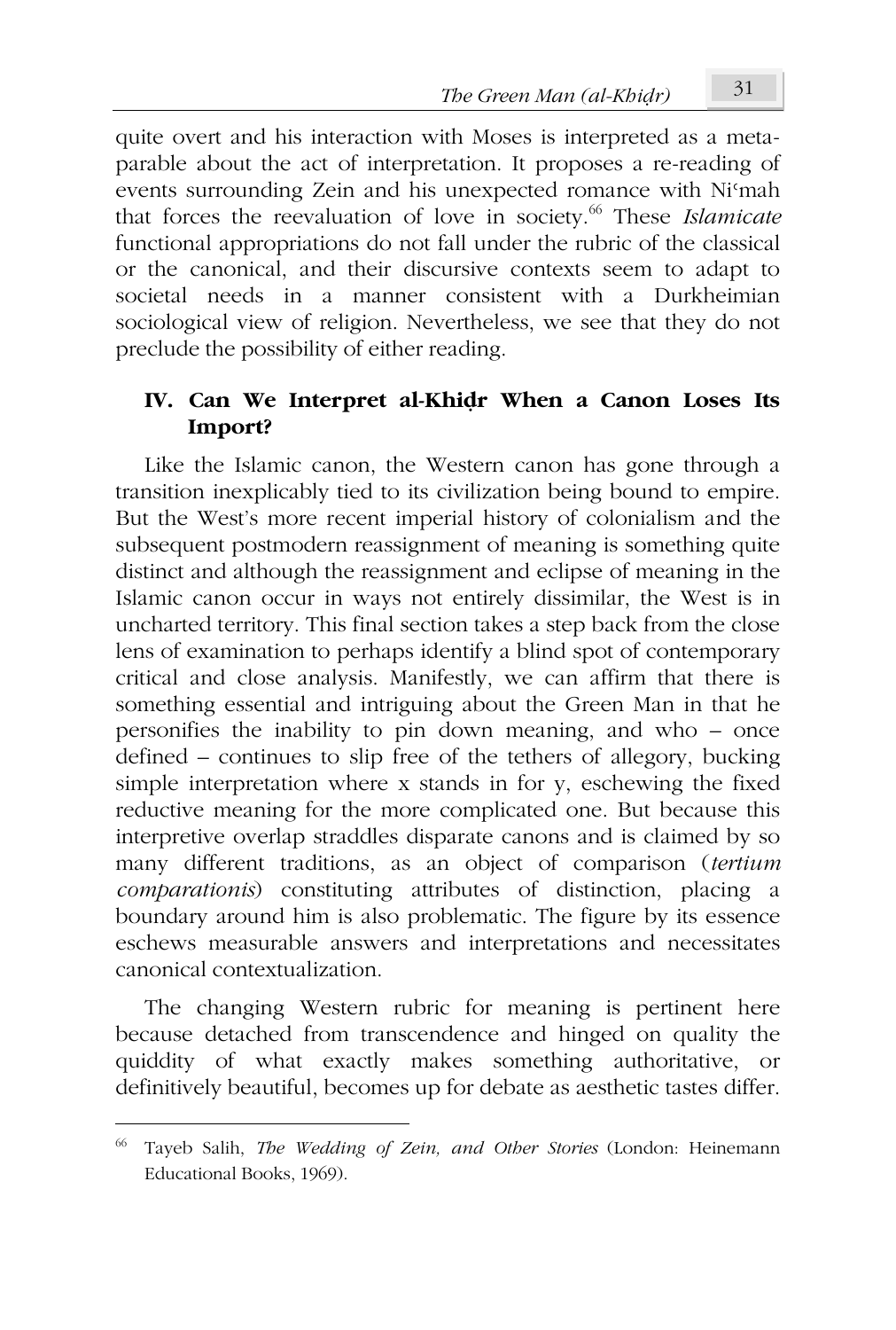However, differences that emerge over the necessity of a shared schema become quite pronounced and culminate into the canon wars, essentially precipitating the end of the Western canon. In literature, theories recognizing the limited field of vision appear, such as the inductive criticism of Richard Green Moulton – author of *The Literary Study of the Bible* – that embraces progress and simultaneously searches for universal truths. In debates on canonicity, simply making distinctions or boundaries becomes a subject of controversy. Moulton, for instance, criticizes lists of great books. This pushback makes it difficult to posit a traditional definition. Take beauty, for instance, eminently defined by Edmund Burke as "some quality in bodies acting mechanically upon the human mind by the intervention of the senses."<sup>67</sup> This realism transforms, however, and  $20<sup>th</sup>$  century conservatism and traditionalism are appropriated by the likes of Russell Kirk and antirelativists. Admitting that culture is one of the three hardest words to define in English because of the hostility it garners, Raymond Williams defines high culture as that which encompasses all cultural productions of aesthetic value societally esteemed as art, and is that which is in contrast to low art produced by plebeians and philistines.<sup>68</sup> However, simply positing such a definition with its tacit reliance upon binary opposites becomes something subject to scrutiny for alleged elitism. Nonetheless, patrimonial inheritance is necessary in shaping a societal paradigm for discussion, since without which a culture descends into chaotic relativism.

As it is connected to the contentious history of canonicity, the concept of religion is in need of much disaggregation. Tomoko Masuzawa contends that to even use this protean term as a rubric necessitates acknowledging that – as a category – the academy has left religion "unhistoricized" and "essentialized" in a manner tacitly retaining Eurocentric pluralist assumptions, such as the binary of the

<sup>67</sup> Edmund Burke, *The Works of Edmund Burke, vol. 1: A Vindication of Natural Society. An Essay on the Sublime and Beautiful: Political Miscellanies* (London: George Bell & Sons, 1909), 131.

<sup>68</sup> Raymond Williams, *Keywords: A Vocabulary of Culture and Society*, revised ed. (New York: Oxford University Press, 1983), 92.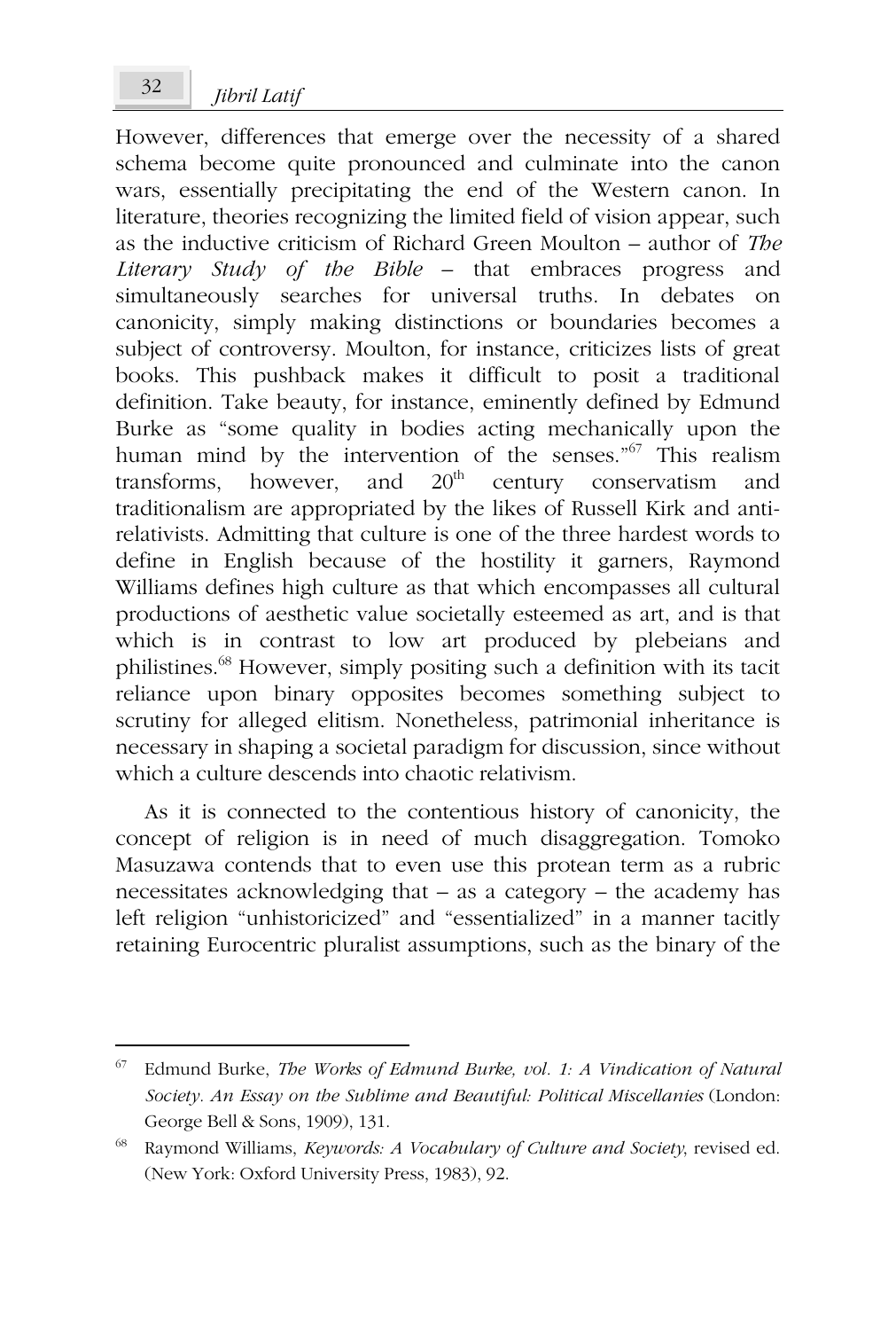sacred and the profane. $69$  For by opposites, things are known; however, when the canonical loses its import and deconstruction challenges its foundational binaries, the change in norms can be devastating to meaning. This is not a reference to a particular rift between modern scholars, (for instance, Foucault and Derrida), but rather a wider acknowledgement of the result of pushing back against hierarchies of traditional authority in favor of individual interpretive sovereignty. That humans learn by contrast, like the combination of a positive and negative theology (*via negativa*), is a traditional notion that necessitates binaries. Critical theorist Jonathan Culler likewise affirms that meaning in literature is (structurally) possible because of preexisting conventions, or that "Meaning is context bound, but context is boundless."<sup>70</sup> Particularly discernable in confessional Western examinations of non-Western heuristics and aesthetics, however, is that deconstruction utilized as the destabilization of meaning is primarily and distinctly a Western phenomenon. For instance, Thomas Kasulis comes to acknowledge that Zen ontological hierarchy asserts equality among creation, which requires a pursuit of truth (*satori*) from a non-positional and noetic attitude in order for one to imbibe haiku.<sup>71</sup> Similarly, Eugen Herrigel observes that Zen archery has an *it* factor that eludes him despite his struggles to engage it for five persistent years.<sup>72</sup> When Roland Barthes similarly ventures to Japan seeking for a universal transcendent signifier, he observes there that less meaning is imbued into signifiers by the bourgeois culture. Thereafter, naturally retained significance for him comes to conceptually yield a rejection of the claim that we can cognize the intentionality of an author. Again, we witness that at the end of a canon hierarchy loses its import. The Truth (with a capital T) is downgraded to another truth among competing truths. Amidst emerging relativism, the author thereby suffers a figurative

<sup>69</sup> Tomoko Masuzawa, *The Invention of World Religions: or, How European Universalism was Preserved in the Language of Pluralism* (Chicago, Ill.: The University of Chicago Press, 2005), 1-2.

<sup>70</sup> Jonathan Culler, *Literary Theory* (New York: Sterling Publishing Company, 2009), 91.

<sup>71</sup> Thomas P. Kasulis, *Zen Action/Zen Person* (Honolulu: The University Press of Hawaii, 1981), 73.

<sup>72</sup> Eugen Herrigel, *Zen in the Art of Archery* (New York: Pantheon Books Inc., 1993).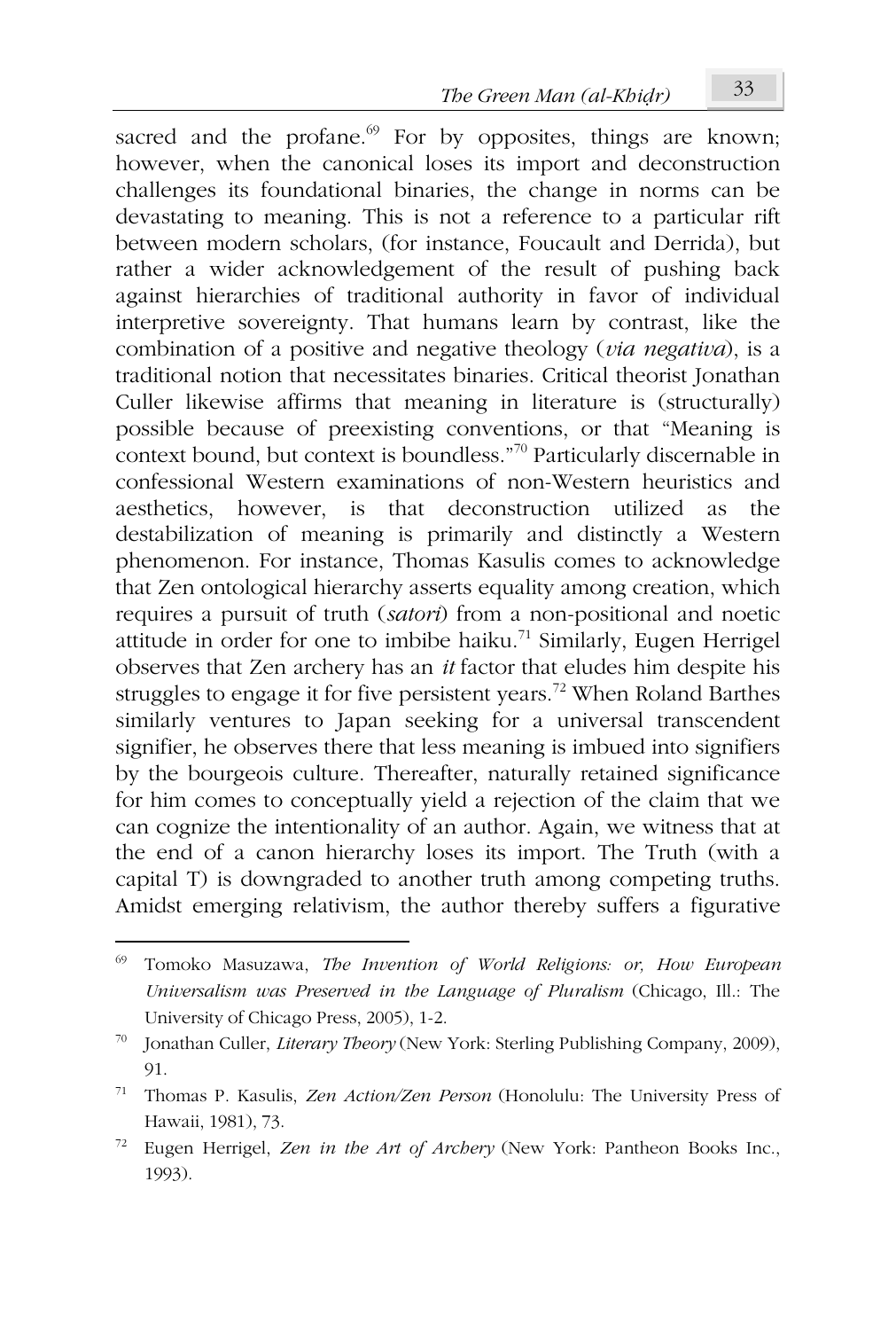death because to acknowledge the authority of the author is interpreted by some as a type of tyranny.

But if power is on the mind, and part and parcel of a heuristic, one might see it everywhere. Hence, included among the many traditional notions that have been interrogated in recent years are the conceptions of canonicity and normativity, affecting the very definition of what constitutes literature, which according to Terry Eagleton can no longer be objectively defined because a work's meaning and delineation are subject to the reception and negotiations of its audience.<sup>73</sup> Nevertheless, a formalist assumption still shared in literary criticism – and theology – is that a discourse must contain coherence to be treated as a subject of comparison.<sup>74</sup> The canonical figure obliges the canon to remain operative more so than the motif in literature. Yet all objects of comparison require identification, which is ultimately reliant upon interpretation; hermeneutics is thereby unavoidably interlocked with authority, the ability to exact what is and what is not inside an official boundary. The etymology of the word canon derives from Latin to denote "a (carpenter's) rule" and includes any text, music or art that shapes culture. In its general usage as a weapon with the power to destroy, is a sign. Thus, a canon is tied to authority of religious, political, and economic institutions of knowledge.

This entire departure is to establish that in order to contextualize al-Khiḍr as a figure something must be noted about these wider contexts and their changing norms. However, to adequately analyze what is distinctive about multifarious entities like the "Western" or "Islamic" canons is an inescapably subjective practice and perhaps obliges consultation beyond the academy, with mystics or percipients who are perhaps able to gauge figurative pulses of ethea. To be sure, although it is an abstruse task, some conspicuous assumptions and defining principles underpinning the path of credo and normativity are generally discernable. Unarguably, the Western canon is inseparable from the influence of the Bible. Then again, the Christian

<sup>73</sup> Terry Eagleton, *Literary Theory: An Introduction* (Minneapolis: University of Minnesota Press, 1983), 8.

<sup>74</sup> Volkhard Krech, "Religious Contacts in Past and Present Times: Aspects of a Research Programme," *Religion* 42, no. 2 (2012), 193, https://doi.org/10.1080 /0048721X.2012.642572.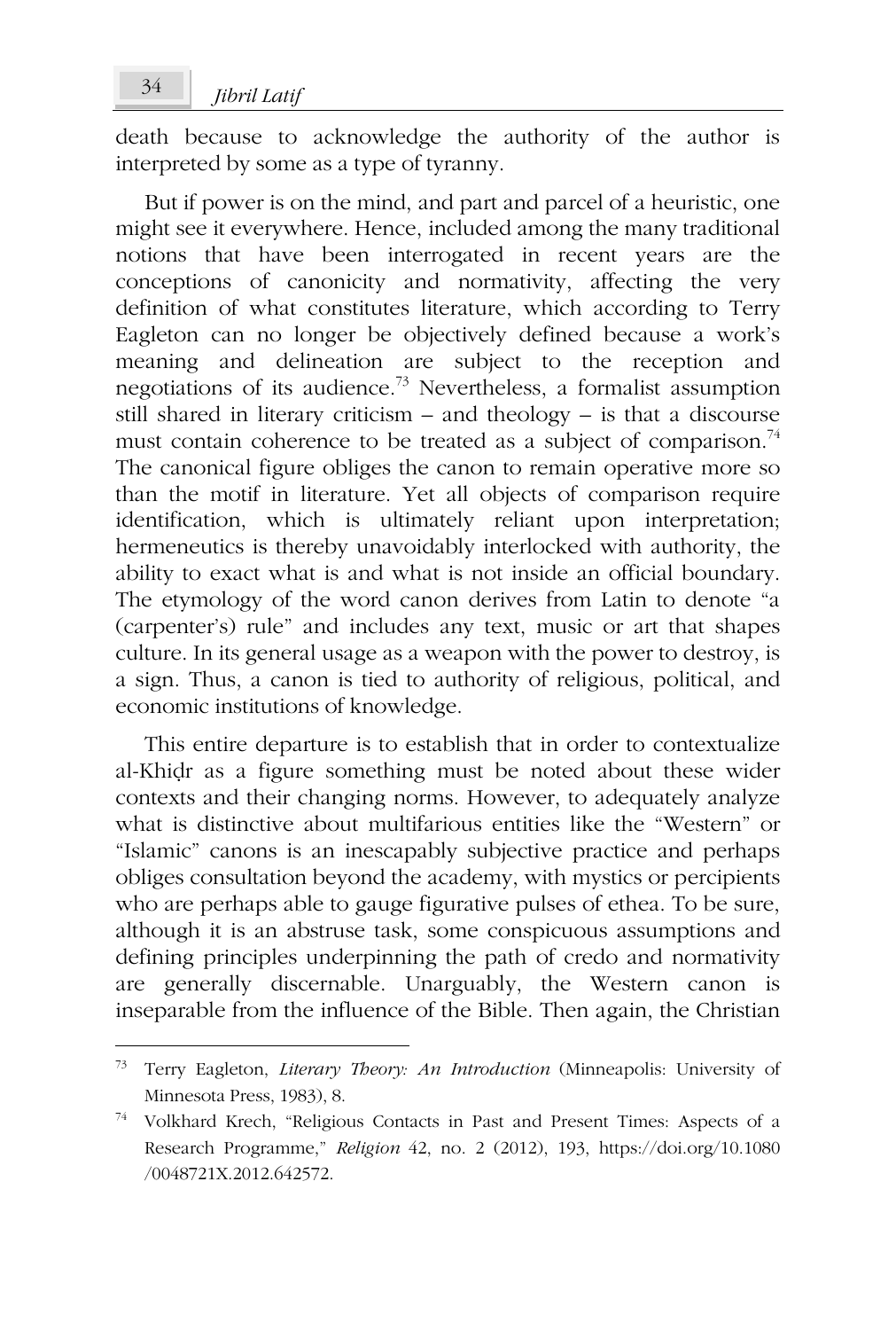influence happens in medias res to an established Greco-Roman narrative, which arguably starts with Homer making an invocation to the Muse, although Hesiod claims that Muses can lie, which means, therefore, that aspects of the truth and reliability of Homer's sources – and hence all authority – are put into question at their very root.<sup>75</sup> Angst about the reliability of epistemological certitude is a thematic canonical reoccurrence, especially in regards to the essence of language as an ambiguous, unreliable, yet miraculous vehicle of transmission. Early church fathers affirm that people learn by signs. St. Augustine in the  $5<sup>th</sup>$  century, for instance, differentiates between a thing (*res*) and a sign (*signum*). Bifurcated they become conventional (*signa naturalia*), like smoke rising from a fire, or given by intention, like one using a fire to make smoke signals (*signa data*), but both usages form a sign that communicates from one mind to another and "causes us to think of something beyond the impression made."<sup>76</sup> This traditional espousal of language, (inherited from earlier theories and later challenged by Wittgenstein and others), deems words objects of sense-perception that name objects and sentences as combinations thereof. It posits that belief (*credere*), the proper subject of knowing (*scire*), is the reality lying behind the signs, requiring a familiarity with authorial intent and an explanation for the inscrutable relationship between the senses and the mind.<sup>77</sup>

However, if we consider all aforementioned notions and then look for one of the Green Man motif's manifestations in the Old Testament, an examination of the passages treating Melchizedek in Genesis unaided by scholastic commentary allows for conceptual ambiguity regarding his nature. *Psalms* (110) says, "You are a priest *forever* by my order Melchizedek." James Kugel deduces the implication from several related commentaries that the title "priest"

<sup>75</sup> Barbara Graziosi, *Inventing Homer: The Early Reception of Epic* (Cambridge: Cambridge University Press, 2002), 251.

<sup>76</sup> Andrew Louth, "Augustine on Language," *Journal of Literature & Theology* 3, no. 2 (1989), 151, https://doi.org/10.1093/litthe/3.2.151.

<sup>77</sup> Gerard Watson, "St. Augustine's Theory of Language," *The Maynooth Review* 6, no. 2 (1982), 4.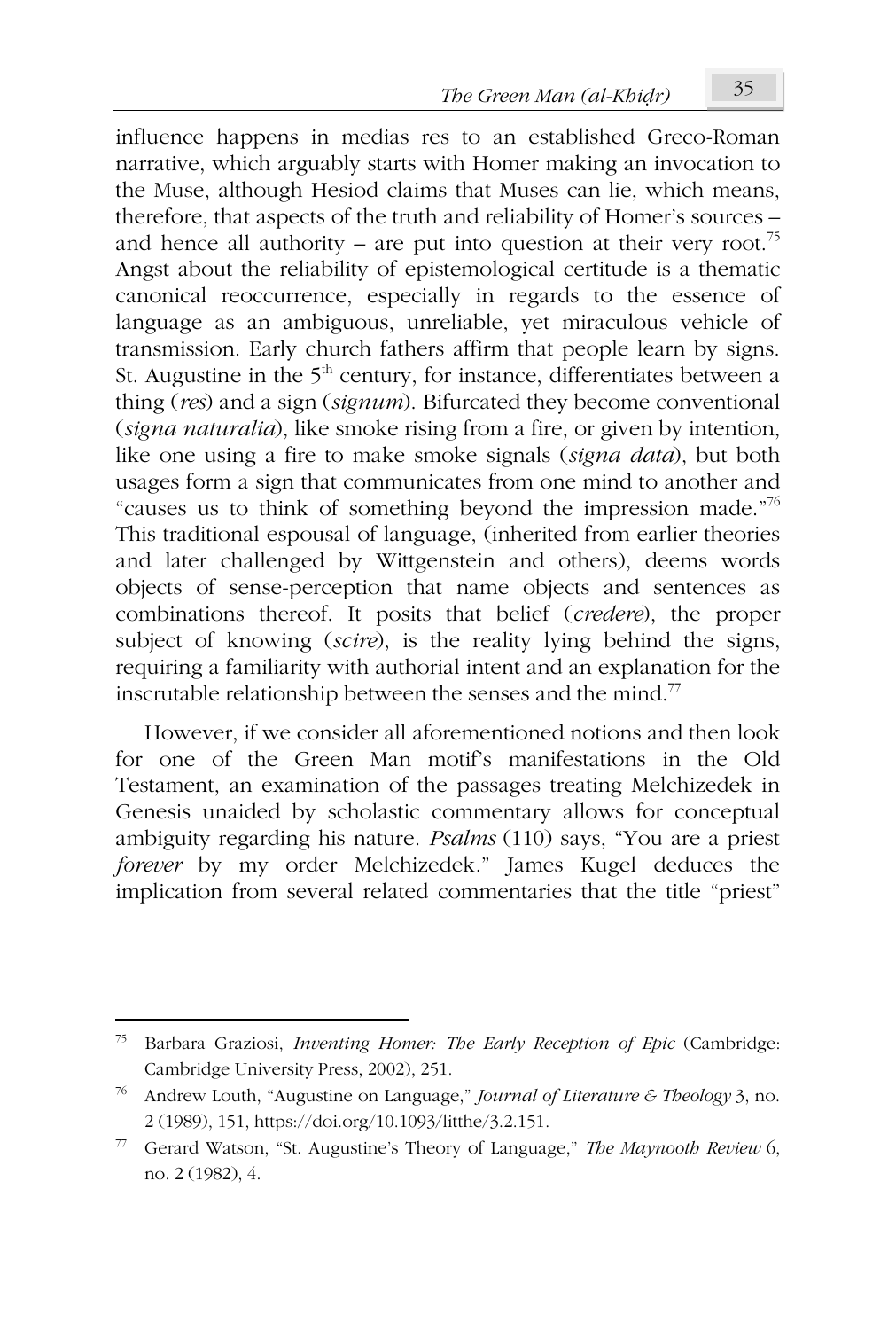means a type of permanence.<sup>78</sup> Some of the abstruseness stems from interpreting his name, likely theophoric, to mean *Meleḵi-ṣedeq* (My God [*El Elyon*] is Righteousness). As a compound of two elements "king" (*melekh*) and righteous (*tsedeq*) there are philological debates about whether it should be understood as a divine name or epithet (such as "the king or righteousness," or alternatively "my king"). Other questions arise regarding his origin. In *Hebrews* 7:3, coinciding with the archetypal nature of al-Khiḍr, Melchizedek is "Without father, without mother, without genealogy, having neither beginning of days nor end of life." Conversely, in early works of Hierax and a text associated to St. Augustine, a theory is raised that identifies him with the Holy Spirit.<sup>79</sup> Consorting apocryphal works can widen the literary possibilities even more. For instance, in *The Cave of Treasures* Melchizedek assists Seth in exhuming and reburying Adam's body at Golgotha.<sup>80</sup> Whereas in the gnostic perspective, Melchizedek lives, preaches, dies, and is resurrected, which is chronicled in the *Nag Hamadi* scripts that conflate him with Christ (which brings us back to one of the initial comparisons). Ultimately, his sudden textual appearance in the Bible without explanation leads to hermeneutical disagreement about why Abraham recognizes a Canaanite priest-king as a co-religionist but many have found it significant that after Abraham and 318 men recover his imprisoned nephew Lot, he pays homage to Melchizedek and then refuses to take any of the plunder for himself. Tremper Longman acknowledges that many stumped scholars have assigned Melchizedek meaning as a Christophany because of his enigmatic nature and status as the ultimate priest (surpassing even Aaron), a view bolstered by Martin Luther and often maintained within Protestantism, but Longman argues that the author of Hebrews "exploits the ambiguity of the story (*Gen* 14 & *Psalm* 110) in order to make important theological claims about Jesus." Thus,

<sup>78</sup> James Lewis Kugel, *Traditions of the Bible: A Guide to the Bible as it was at the Start of the Common Era* (Cambridge, Mass. & London: Harvard University Press, 1998), 278.

<sup>79</sup> Fred L. Horton, *The Melchizedek Tradition: a critical examination of the sources to the fifth century A.D. and in the Epistle to the Hebrews* (Cambridge: Cambridge University Press, 2005), 108.

<sup>80</sup> E. A. Wallis Budge, *The Book of the Cave of Treasures: A History of the Patriarchs and the Kings, Their Successors, from the Creation to the Crucifixion of Christ* (London: The Religious Tract Society, 1927).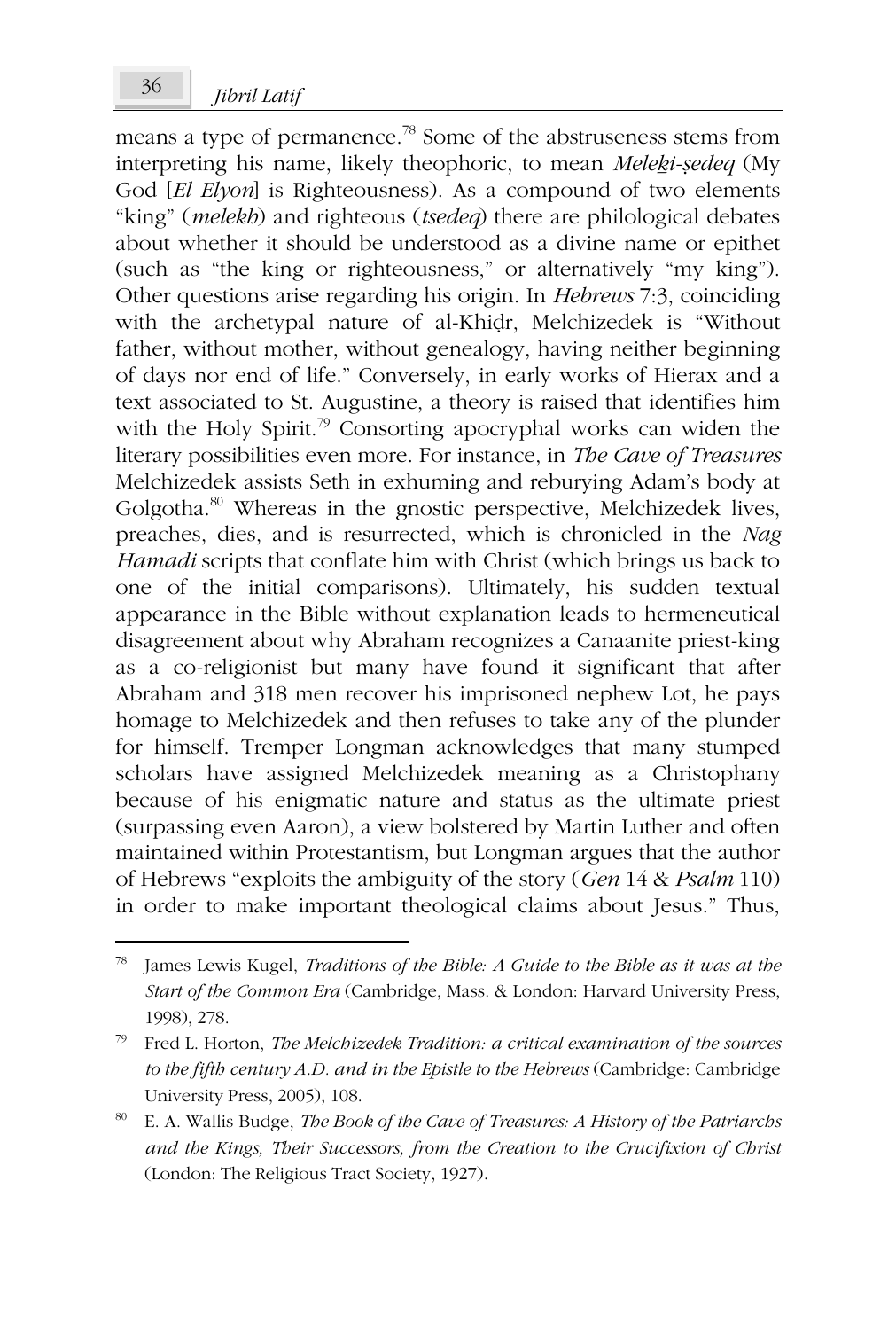despite the lack of an intra-canonical consensus, there are various established norms in aiding approaches at contextualization.<sup>81</sup>

To return to epistemological fault lines, the Baconian shift, intent on putting nature *on the rack* to be tortured for its secrets, sets the canon on an epistemic departure for later inheritors like Locke, Hume, and Kant. The manifold skepticism of empiricists and *sola scriptura* advocates extends to customs and contextualizing texts. For instance, John Milton's understanding of covenant still situates Melchizedek in the mediatorial office of priest and is a view that also affirms language by its very nature as ambiguous. Although as it is the very mechanism that God has chosen to communicate with mankind, Milton hesitates to deride the vehicle of transmission despite maintaining a justified skepticism of language and the transmission of truth through institutions. $82$  However, because the Hebrew language was left unpreserved without a prosodic dictionary for centuries, its sacerdotal status as the vessel of the Masoretic scripture raises doubts about the soundness of its transmission as words without diacritical marks or voweling points, raising questions about what can be definitively known about the text's authors, their states or their intentions. Furthermore, the science of translation is acknowledged as imprecise, and numerous theological interpretations of scripture and diverse exegetical opinions declare sundry misgivings about the unassailability of authoritative meaning. Nonetheless, Milton's expressed trepidation is not along the lines of linguistic prescriptivism; his chief contentions are rather against the reliance on customary practices that ossify and hinder the pursuit of truth. To Milton, such structures erected by custom are dangerous signifiers of obfuscation that become idolatrous transcendent commands. Satan of *Paradise Lost* is intentionally nuanced, metaphorical, and sophisticated in an attempt to prove that readers are generally fit and able to distinguish the truth from arguments. $83$  Great books of any

<sup>81</sup> Tremper Longman, *How to Read Genesis* (Downers Grove, Ill.: IVP Academic, 2005), 172.

<sup>82</sup> John T. Shawcross, *John Milton: The Self and the World* (Lexington, KY: University Press of Kentucky, 1993), 137.

<sup>83</sup> Victoria Khan, "The Metaphorical Contract in Milton's *Tenure of Kings and Magistrates*," in *Milton and Republicanism*, ed. David Armitage, Armand Himy,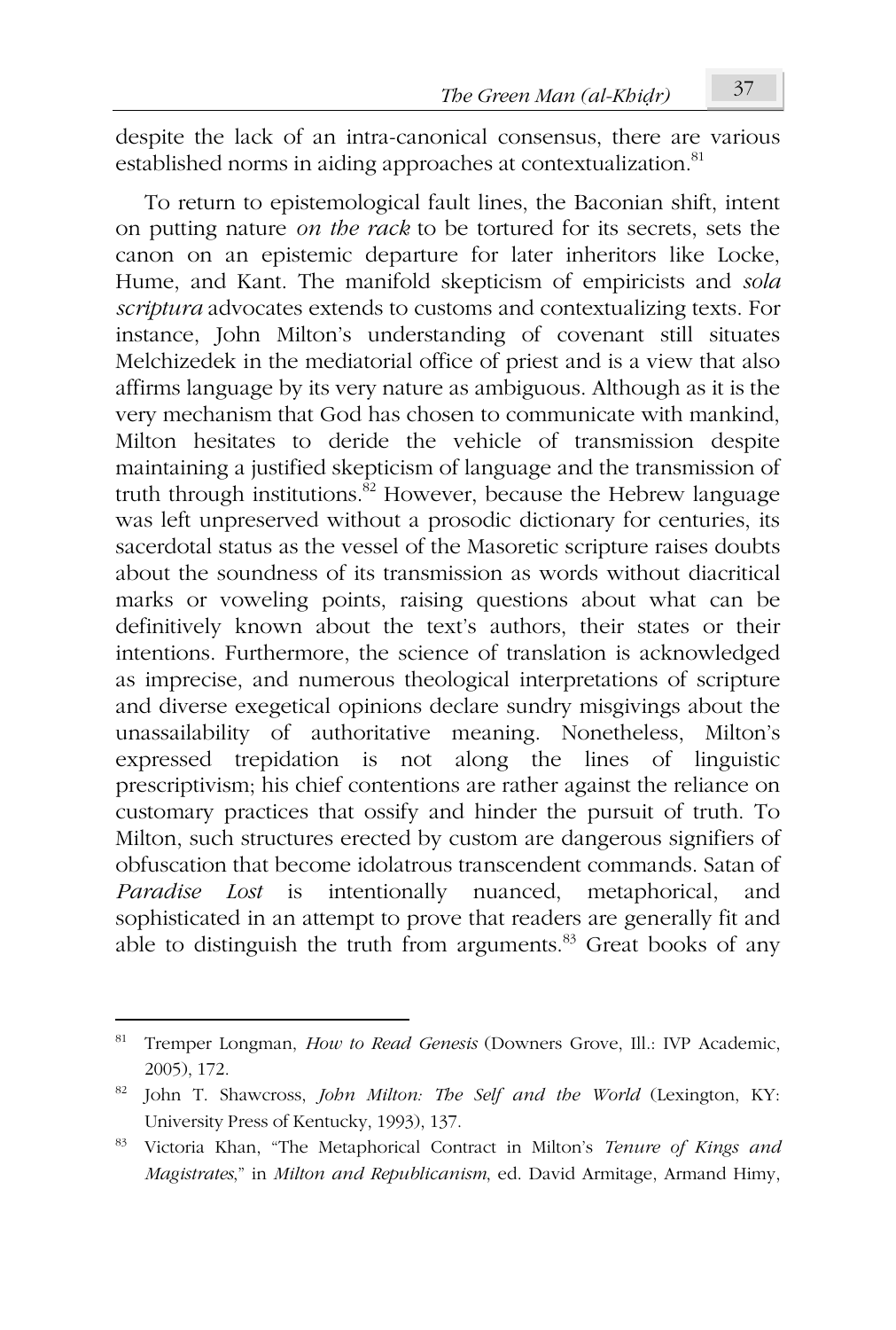# *Jibril Latif* <sup>38</sup>

canon contain problematic ideas and although the idea interminably wins out that readers should be granted agency, not all agree; for instance, Thomas Hobbes's weariness of *paradiastole* – how words in scripture can be misconstrued to invert morality – influences his conclusion that all interpretive power should be delegated to a sovereign since evaluative terms may "redescribe a given action" and lead to doubt and antinomianism.<sup>84</sup>

Al-Khiḍr, the figure more specifically in question here, continuously escapes reductive meaning; thus, we must be weary of inherited civilizational epistemic blind spots and at the same time appreciate meritorious attributes of the "West" such as institutional backing for the seeking of redress fostered by vibrant civic debate and a robust legal tradition. As a defense mechanism for the tendency of freedom of speech to become freedom to offend in Western jurisprudence, a dueling culture evolves into a litigious one. The resultant freedoms provided thereby inculcate a specific research friendly environment. However, as naturalism and nominalism become part of regnant beliefs, the matter of shared essence becomes nil. This issue, despite some of the problems ameliorated by humanism, causes a greater challenge in defining the essence of humanity, no longer significant in history, and thus not a steadfast deterrent to the move towards transhumanism. While an appreciation for a legal theory informed by natural law was once a shared normativity, the arguments of legal positivists like John Austin delink morality and law. Classical theory thereafter loses its import in the West in ways incommensurate to any other cultures. In this way, a certain cosmology becomes discernible as influenced by the reeling embrace of an ideological position of scientism that reduces mysteries to matter and the framing of consciousness as a material epiphenomenon in the brain.<sup>85</sup> There is an underpinning affirmation of progress. For despite an initial resistance to the decimal system, the West's mastery of numeracy enabling measurement of factors like

and Quentin Skinner (Cambridge: Cambridge University Press, 1995), 91, https://doi.org/10.1017/CBO9780511598456.006.

<sup>84</sup> Quentin Skinner, "Thomas Hobbes: Rhetoric and the Construction of Morality," in *Proceedings of the British Academy, volume 76: 1990 Lectures and Memoirs* (Oxford & New York: Oxford University Press, 1991), 1-61.

Rare exceptions to this constitute issues in quantum physics like non-locality.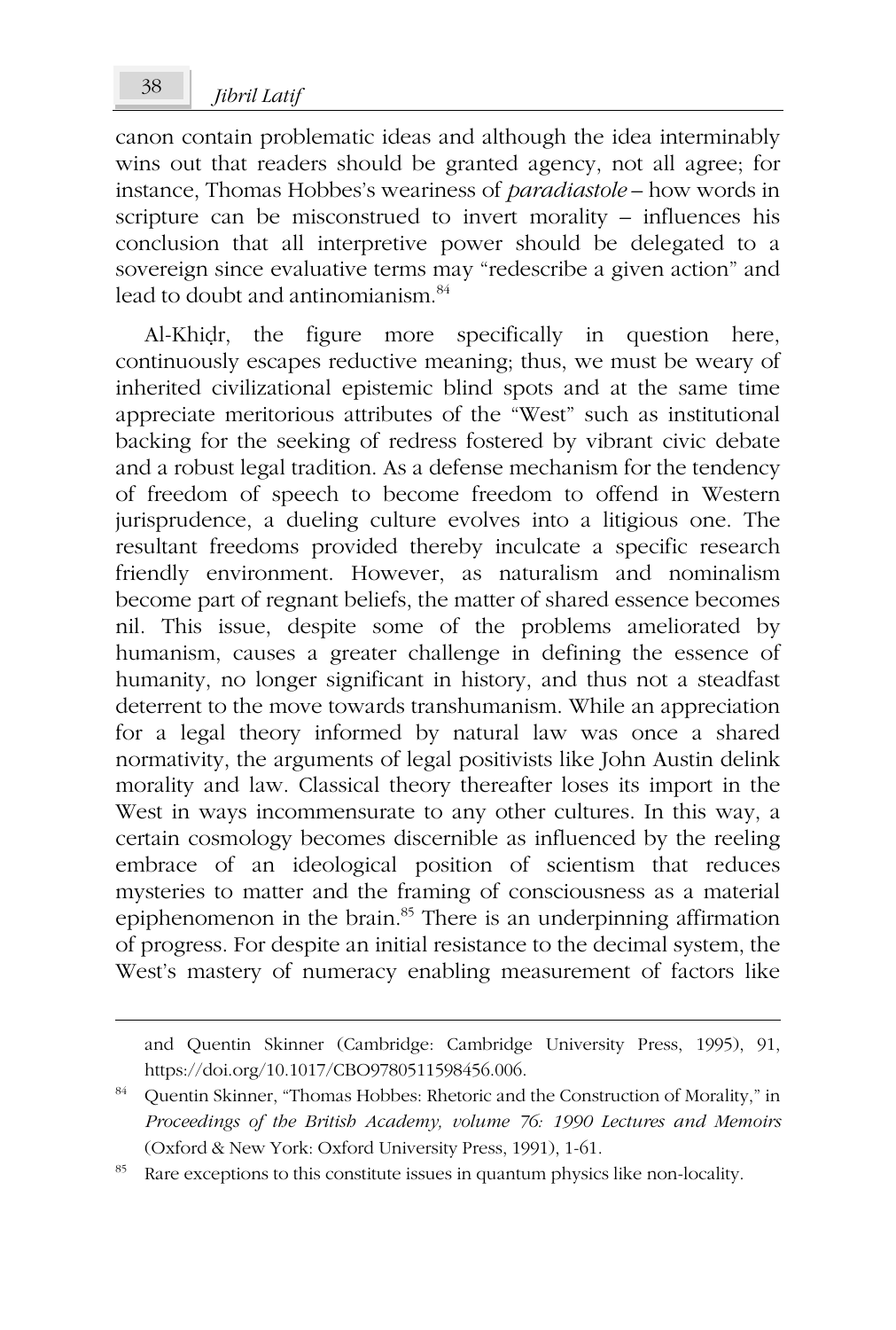height, speed, size, and temperature hold its secret to temporal power, but these things also speak to a certain degeneracy in virtue where at times *episteme* and *techne* overtake *sophia*. <sup>86</sup> Mysteries cannot all be aggregated, however. Arguably no other civilization could have produced the aerial nuclear bomb except the West, unparalleled in its precision of warfare.<sup>87</sup> Furthermore, the sheer amount of energy allocated towards all things quantitative to the dereliction of the humanities, the death throes of which are hard to ignore, evince signs as to why modern Western culture – now global – experiences a felt flatness. Charles Taylor notes the pervasiveness of the sense that "with the eclipse of the transcendent, something may have been lost" whereby sacred rituals have been replaced by solemnizing crucial life moments with yet more and more material consumption.<sup>88</sup> The Qurʾān (22:74) in relation to this says "*They did not measure God with His true measure*." Therefore, with certain admirable advances, blind spots widen in other areas and the danger of celebrating the fine-tuning of this, expeditiously advancing, quantifying lens in relation to the figure in question here who is an extension of God's light and mercy is that, like God, as a paradox he cannot be pinned down quantitatively.

### **V. Conclusion**

Criticism for the propensity of *dead white males* to dominate the canon prods reflections on the appropriate retributive responses to a history of repressive male Anglo hegemony. On the other hand, critiques like Alan Bloom's unnervingly rail against the experimental solution of cultural relativism that props up equality at the expense of quality.<sup>89</sup> Fredrick Douglass makes quite a strong case that, as a slave in early  $19<sup>th</sup>$  century America, simply accessing progymnasmata like

<sup>86</sup> Adam Parfitt, David Price, and Marcus Weeks, *A Measure of Everything: An Illustrated Guide to the Science of Measurement*, ed. Christopher Joseph (Buffalo, NY: Firefly Books, 2005), 1.

<sup>87</sup> Sven Lindqvist, *A History of Bombing*, trans. Linda Haverty Rugg (New York: New Press, 2003), 351.

<sup>88</sup> Charles Taylor, *A Secular Age* (Cambridge, Mass. & London: Belknap Press of Harvard University Press, 2007), 307, https://doi.org/10.2307/j.ctvxrpz54.

<sup>89</sup> Allan Bloom, *The Closing of the American Mind* (New York: Simon & Schuster, 1987).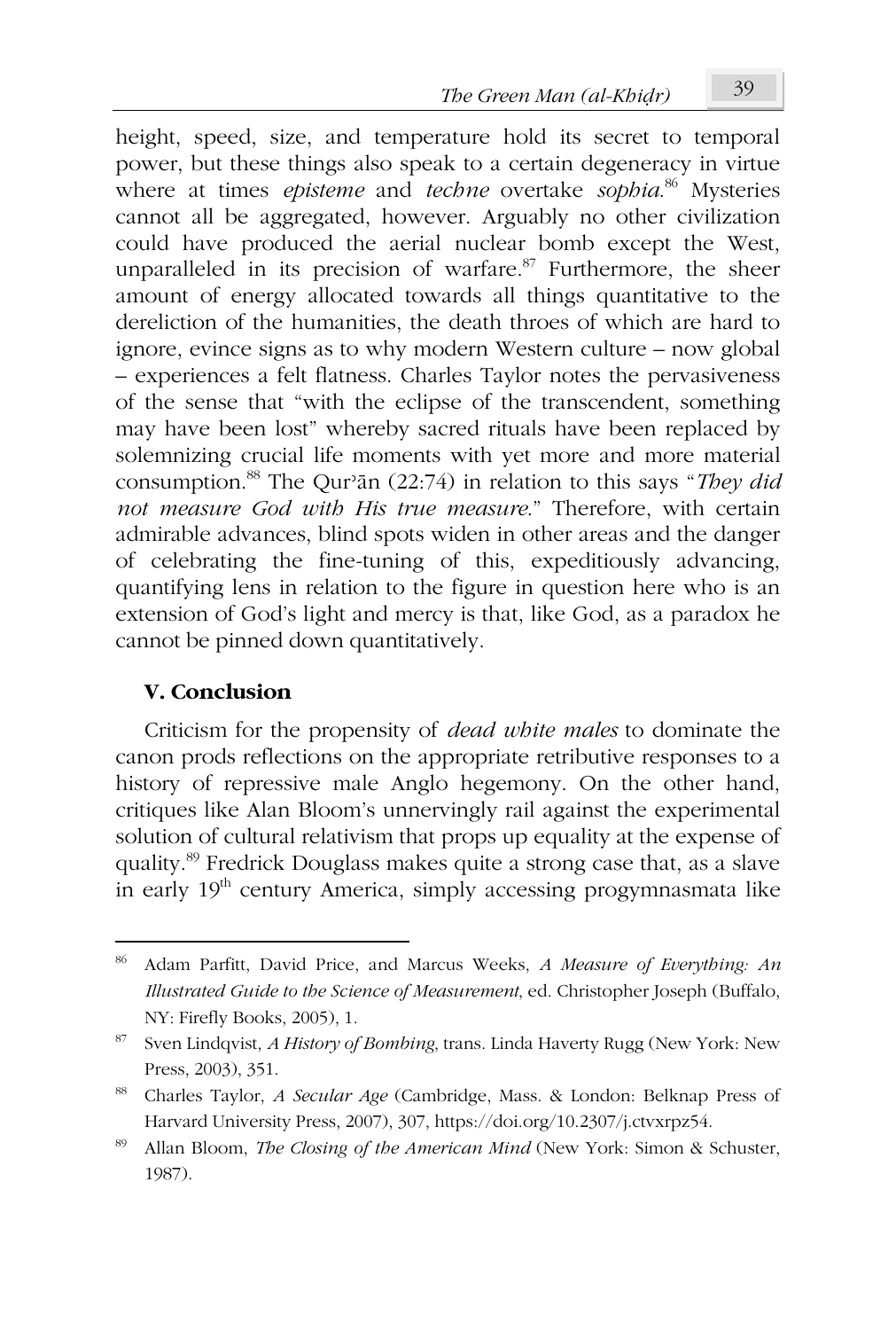"The Columbian Orator" is what ultimately aids him in his literacy, oration, and prose, providing him with the tools necessary to fight and abolish slavery. As follows, the reason why Ed Hirsch and Harold Bloom compiled lists of necessarily canonical knowledge is because while it is true that all cultures are ultimately creole, or "omni" in the words of Albert Murray, to remain a neophyte in a civilization's shared schema is disempowering because to be conservative with language, that is to look back at the past with conservation, is to be powerful. The converse is cultural illiteracy and the reliance on free association, which is consequently disempowering. Furthermore, whether via the tropological vision of covenant theology or via postmodern nihilism influenced by the uncertainty principle, theories continue to elevate the reader's sovereignty in interpreting signs, while simultaneously maintaining incredulity towards the general unreliability of all observers. However, the simple acknowledgment of antinomianism is a tacit recognition of an established border; crossing an established border is a breach of sacred or social boundaries that requires redress.

To conclude, conceptual problems remain when the Green Man is removed from a canon because he shares a controversial space ranging from a revered Biblical, Buddhist or Qurʾānic figure to sharing likenesses with the folkloric trickster who embodies characteristics antinomian and perhaps satanic. And what do we do with this wide range? We have understood that divine knowledge may be received in the form of Moses's legal understanding, or as al-Khiḍr's intuitive knowledge, and that these understandings are complementary, and not necessarily in competition. Therefore, the stronger the case is made for a Khiḍr of archetypal origins the less appropriate the motif becomes for more parochial and regional engagement confined within a comparison between Islam and Judeo-Christianity or the West. The universal is in contention with a mode of engagement that is submerged in narrower Muslim polemic. Inheritors of sequential research — in the chain of Western studies of Islam and Orientalism — draw our attention to the way these two traditions are intimately linked, and how the *sūrah* of *The Cave* directly responds to conversations that take place in earlier sources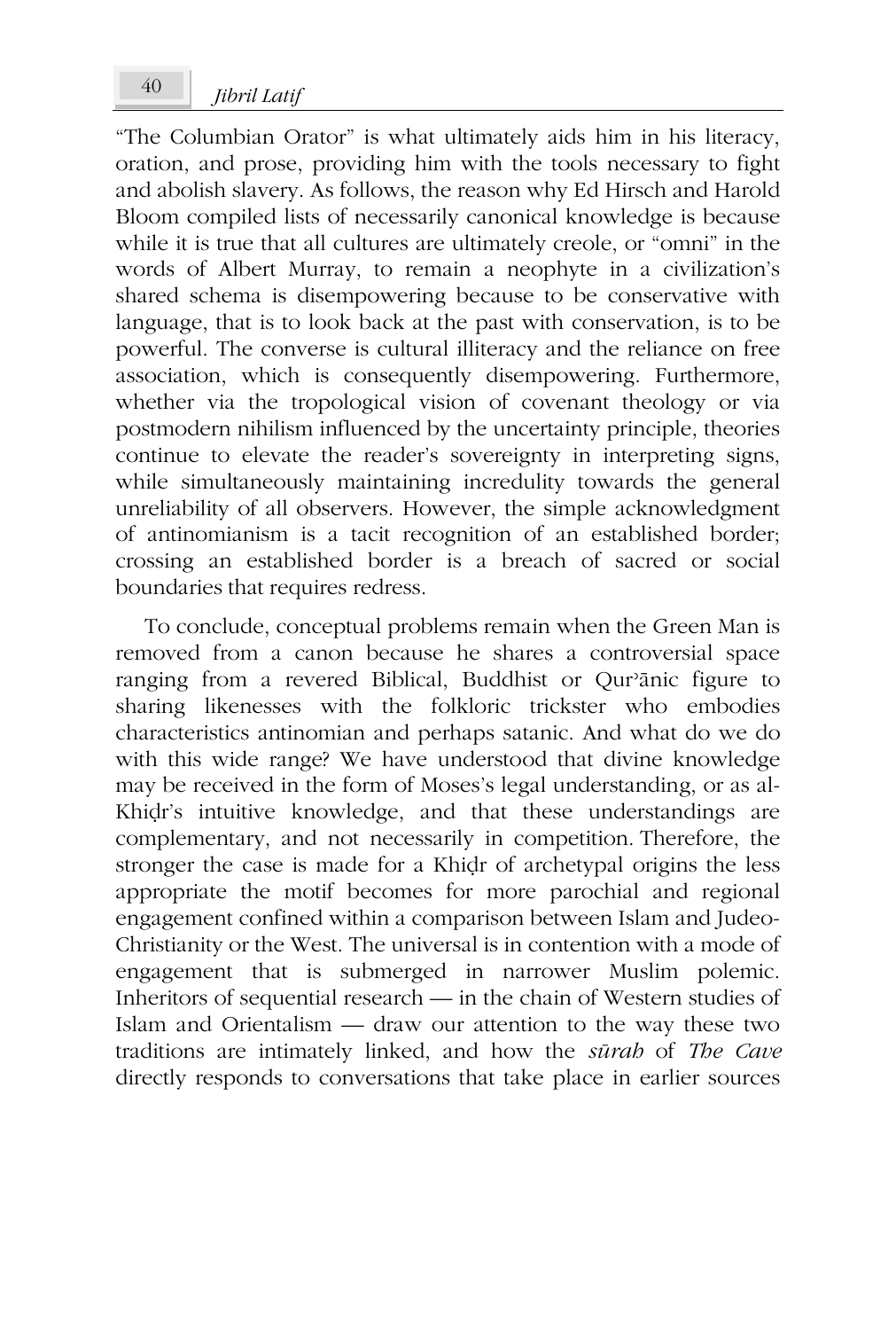like *The Alexander Romance* and prior religious dispensations.<sup>90</sup> However, in folkloric and religious contexts, intentionality is what ultimately provides real import to a character. Even though there is multimodality within the canon, when norms significantly change and a canon ends, meaning is reassigned and a figure's entire significance breaks down. If we rely on the unquestioned assumptions of the age, that things which are not proven empirically or by the verification principle are meaningless, how can we probe the reality of a character that belongs to categories of theology and metaphysics that are rendered entirely insignificant? In the examination of the Qurʾānic episode, enough identifiable similarities exist to establish more than a conceptually unilateral link to other traditions. And that is enough to substantiate the inclusion of the final excursus. Furthermore, upon examination of the figure's historical functions as a point of contact and sacralizer of profane spaces, there is much to probe in making further connections. But in sharing analogous characteristics, and in some cases function and telos, one can conceptualize al-Khiḍr as the Green Man who is able to straddle both canonical and non-canonical discourses as well as spaces of the sacred and the profane. In doing so, he can be simultaneously identified as an interreligious and an intrareligious figure with the ability to reconcile paradoxes and moral contradictions with a different type of logic. However, what is still challenging is to conceptually reconcile his saliently calling to moral behavior while simultaneously committing disturbing trickster-like acts without being couched in a canonical context because the hierarchy of monotheism in some ways extends less literary license than the polytheistic operations of folklore. Thus, at the teleological level some of the analogous literary features break down. Buddha is framed as a compassionate trickster from a literary perspective for reasons ultimately dependent on the norms provided by normative Buddhism. Likewise, this analysis reveals that to posit features about al-Khiḍr, (or any other canonical figure for that matter), necessarily requires consultation with the scholastic interlocutors of the figure's respective context.

<sup>90</sup> Reynolds, *The Qurʾān and the Bible: Text and Commentary* (New Haven: Yale University Press, 2018).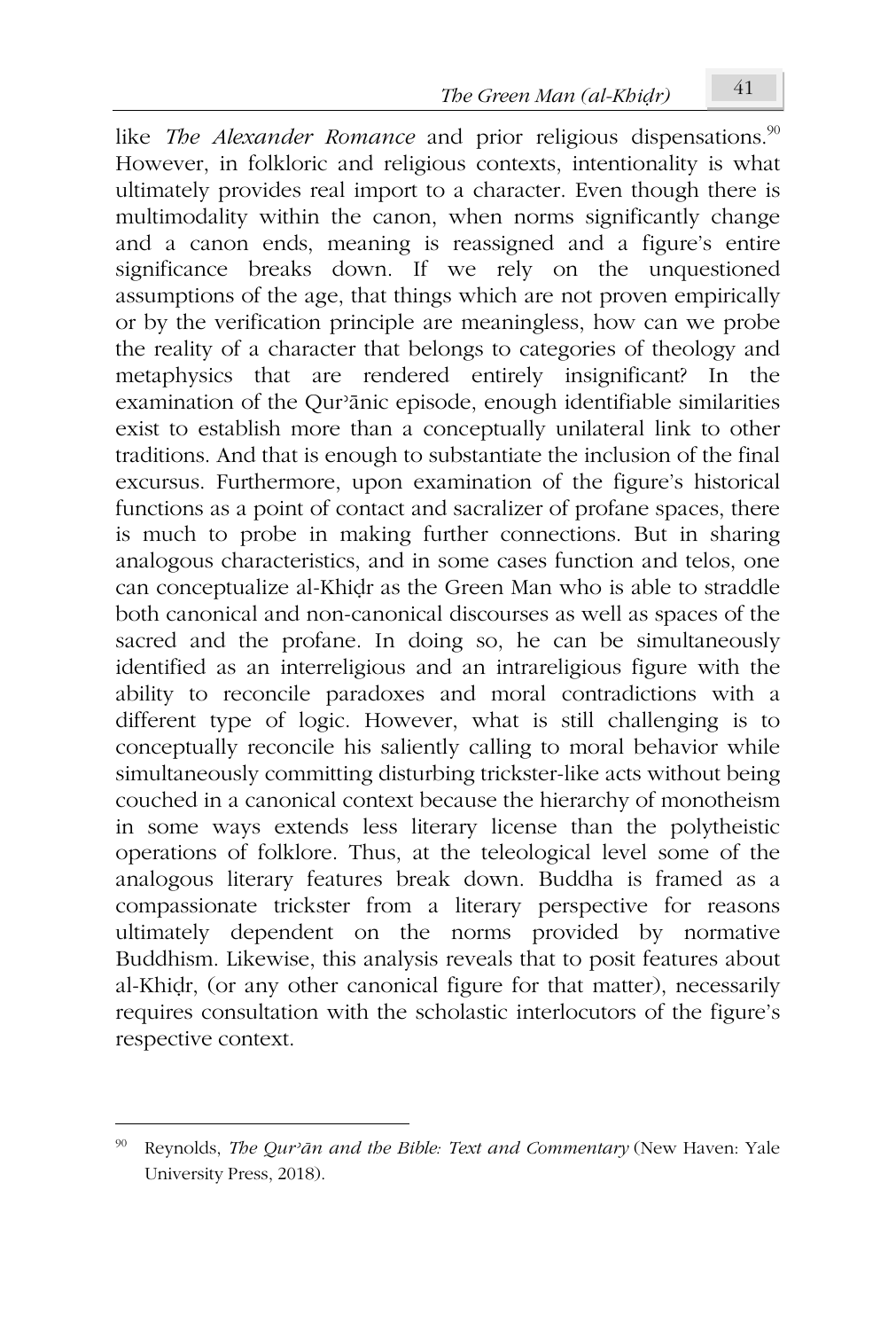### **DISCLOSURE STATEMENT**

No potential conflict of interest was reported by the author.

#### **ACKNOWLEDGMENTS**

The genesis of this paper comes out of fruitful discussions with Carol Burke on ethnography in Afghanistan and her perspectives on tricksters in folklore and film. I would like to express my gratitude to her for invaluable feedback. I would also like to express my gratitude to Jack Miles for his instructive comments on this manuscript, and larger questions of hermeneutics. Lastly, I am indebted to Hamza Yusuf Hanson for a guiding conversation on al-Khiḍr while seated fortuitously on the floor of al-Masjid al-Nabawī on the auspicious occasion of Rabīʿ al-awwal, 1440.

#### **BIBLIOGRAPHY**

- Adamson, Peter. *A History of Philosophy without Any Gaps, volume 3: Philosophy in the Islamic World*. Oxford: Oxford University Press, 2018.
- Atwood, Margaret. Review of *Trickster Makes This World*, by Lewis Hyde. *Los Angeles Times* (1998). https://www.latimes.com/archives/la-xpm-1998-jan-25-bk-11790-story.html. Accessed December 10, 2019.
- Bloom, Allan. *The Closing of the American Mind*. New York: Simon & Schuster, 1987.
- Budge, E. A. Wallis. *The Book of the Cave of Treasures: A History of the Patriarchs and the Kings, Their Successors, from the Creation to the Crucifixion of Christ*. London: The Religious Tract Society, 1927.
- Burke, Edmund. *The Works of Edmund Burke, vol. 1: A Vindication of Natural Society. An Essay on the Sublime and Beautiful: Political Miscellanies*. London: George Bell & Sons, 1909.
- Chase, Richard. *The Jack Tales*. 17<sup>th</sup> ed. Boston, MA: Houghton Mifflin, 1943.
- Chittick, William. *Sufism: A Beginner's Guide*. Oxford: Oneworld, 2000.
- Culler, Jonathan. *Literary Theory*. New York: Sterling Publishing Company, 2009.
- Eagleton, Terry. *Literary Theory: An Introduction*. Minneapolis: University of Minnesota Press, 1983.
- Eliade, Mircea. *The Sacred and the Profane: The Nature of Religion*. Translated by Willard R. Trask. New York, NY: Harcourt, 1959.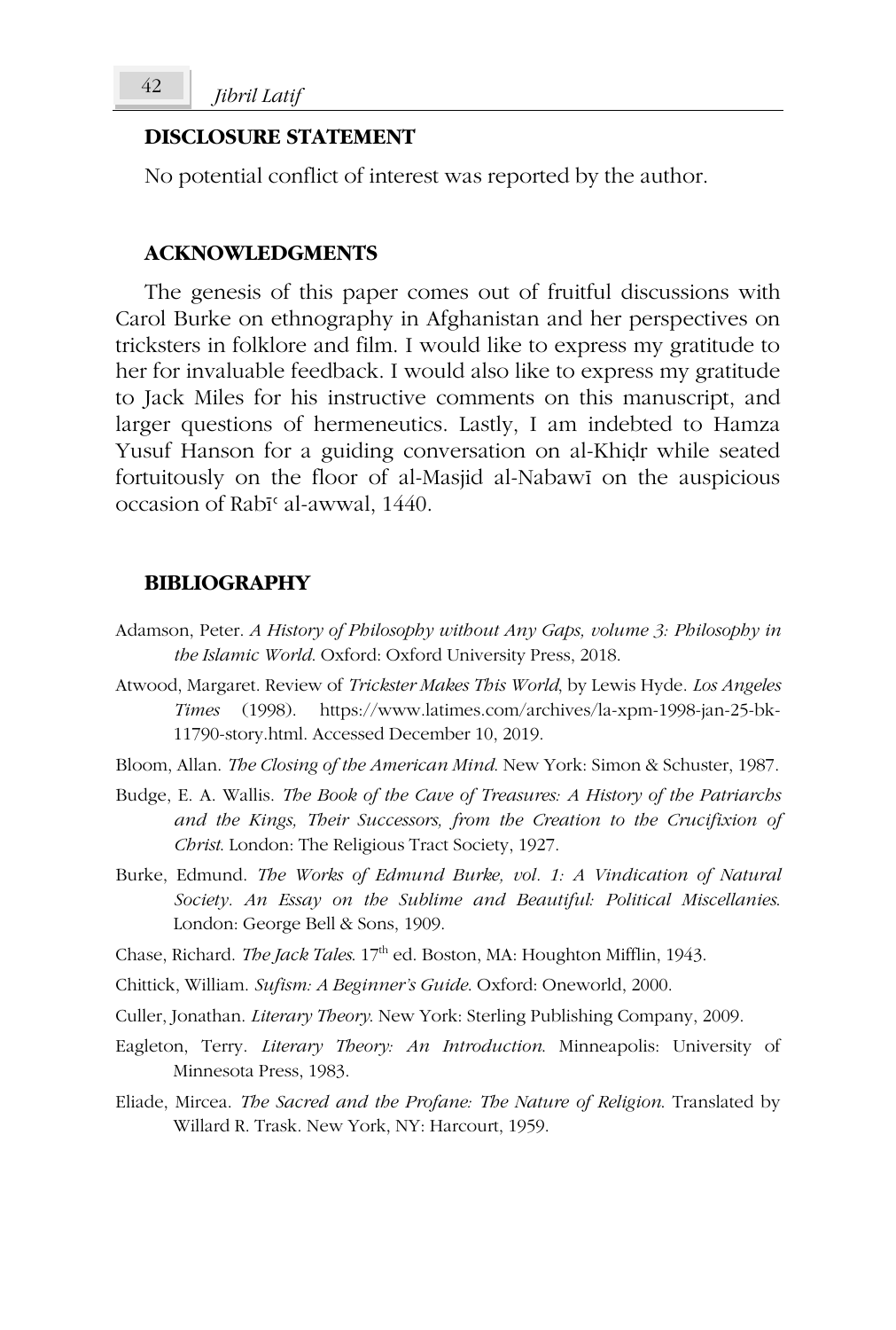- Engineer, Asghar Ali. "Iqbal's 'Reconstruction of Religious Thought in Islam': A Critical Appraisal." *Social Scientist* 8, no. 8 (1980): 52-63. https://doi.org /10.2307/3516692.
- Ernst, Carl W. *Rūzbihān Baqlī: Mysticism and the Rhetoric of Sainthood in Persian Sufism*. Richmond, Surrey: Curzon Press, 1996.
- Franke, Patrick. *Begegnung mit Khidr: Quellenstudien zum Imaginären im traditionellen Islam*. Stuttgart: Franz Steiner Verlag, 2000.
- George, Andrew R. *The Babylonian Gilgamesh Epic: Introduction, Critical Edition and Cuneiform Texts, Volume 1*. Oxford: Oxford University Press, 2003.
- Graziosi, Barbara. *Inventing Homer: The Early Reception of Epic*. Cambridge: Cambridge University Press, 2002.
- Gwynne, Rosalind Ward. *Logic, Rhetoric and Legal Reasoning in the Qurʾān: God's Arguments*. London: RoutledgeCurzon, 2004.
- Hansen, George P. *The Trickster and the Paranormal*. Philadelphia, PA: Xlibris, 2001.
- Hasluck, Frederick William. *Christianity and Islam under the Sultans*. Edited by Margaret M. Hasluck. Oxford: The Clarendon Pres, 1929.
- Herrigel, Eugen. *Zen in the Art of Archery*. New York: Pantheon Books Inc., 1993.
- Hodgson, Marshall G. S. *The Venture of Islam: Conscience and History in a World Civilization, Vol. 1: The Classical Age of Islam*. Chicago: The University of Chicago Press, 1974. https://doi.org/10.7208/chicago/9780226346861.001 .0001.
- Horton, Fred L. *The Melchizedek Tradition: a critical examination of the sources to the fifth century A.D. and in the Epistle to the Hebrews*. Cambridge: Cambridge University Press, 2005.
- Hyde, Lewis. The *Gift: Imagination and the Erotic Life of Property*. New York: Random House, 1988.
	- ———. *Trickster Makes this World: Mischief, Myth, and Art*. New York: Farrar, Straus and Giroux, 2010.
- Iles, Susanne. "Eshu, an Afro-Caribbean Divine Trickster." *Sacred Hoop* 29 (Summer 2000): 17.
- Jung, Carl Gustav. *Four Archetypes*. Boston, MA: Harvard University Press, 1992.
- Kāshifī-Sabzawārī, Ḥusayn Wāʿiẓ. *The Royal Book of Spiritual Chivalry (Futūwat nāmah-yi sulṭānī*). Translated by Jay R. Crook. Chicago: Great Books of the Islamic World, 2000.
- Kasulis, Thomas P. *Zen Action/Zen Person*. Honolulu: The University Press of Hawaii, 1981.
- Khan, Victoria. "The Metaphorical Contract in Milton's *Tenure of Kings and Magistrates*." In *Milton and Republicanism*, edited by David Armitage,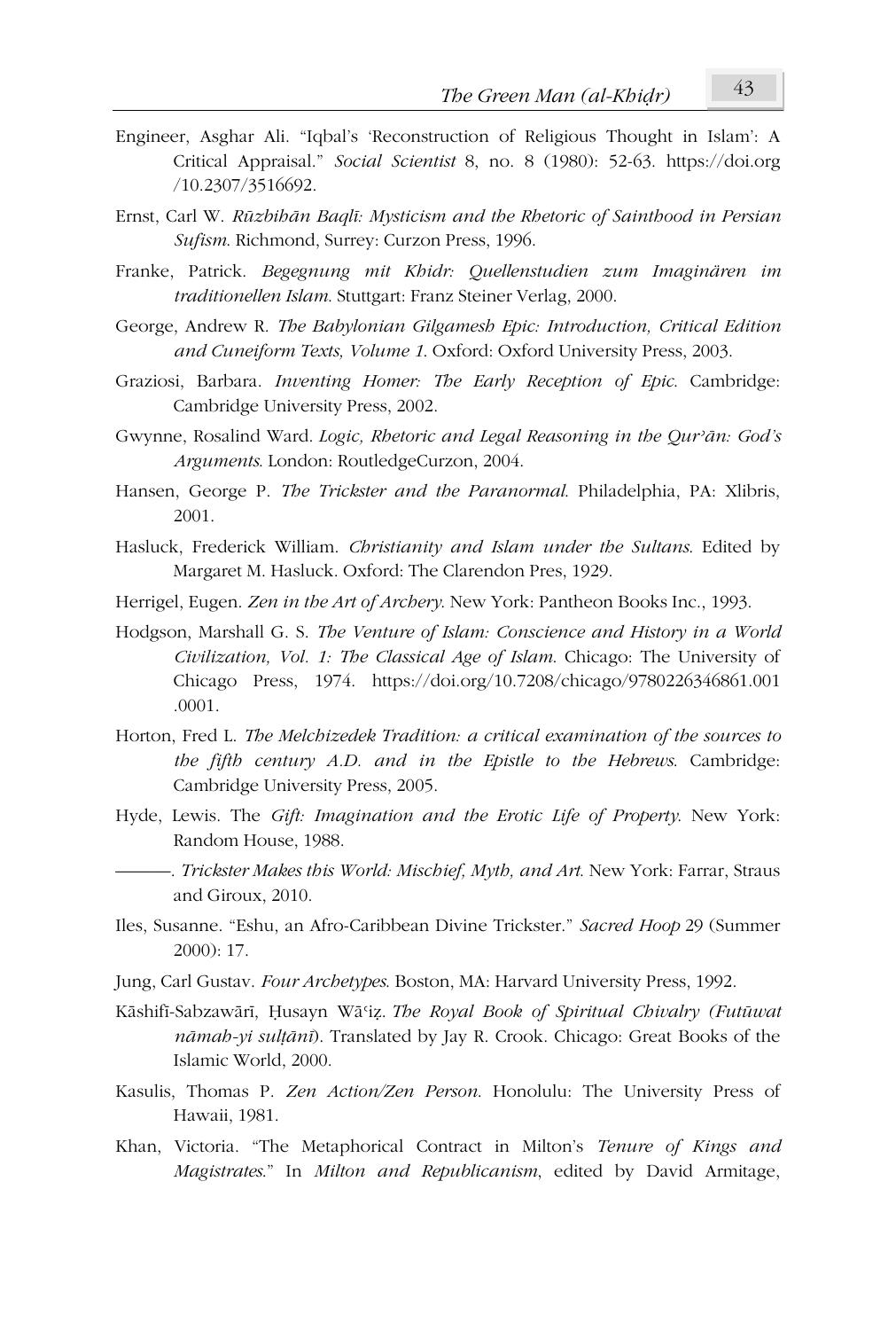Armand Himy and Quentin Skinner, 82-105. Cambridge: Cambridge University Press, 1995. https://doi.org/10.1017/CBO9780511598456.006.

- Krech, Volkhard. "Religious Contacts in Past and Present Times: Aspects of a Research Programme." *Religion* 42, no. 2 (2012): 191-213. https://doi.org /10.1080/0048721X.2012.642572.
- Kugel, James Lewis. *Traditions of the Bible: A Guide to the Bible as it was at the Start of the Common Era*. Cambridge, Mass. & London: Harvard University Press, 1998.
- Lawrence, Bruce B. *Shahrastani on the Indian Religions*. The Hague: Mouton, 1976. https://doi.org/10.1515/9783110800999.
- Lindqvist, Sven. *A History of Bombing*. Translated by Linda Haverty Rugg. New York: New Press, 2003.
- Longman, Tremper. *How to Read Genesis*. Downers Grove, Ill.: IVP Academic, 2005.
- Louth, Andrew. "Augustine on Language." *Journal of Literature & Theology* 3, no. 2 (1989): 151-158. https://doi.org/10.1093/litthe/3.2.151.
- Lucas, George. "Yoda Is Supposed to be just a Normal Guy." https://www.clickhole.com/yoda-is-supposed-to-be-just-a-normal-guy-1829478120. Accessed October 11, 2019.
- Masuzawa, Tomoko. *The Invention of World Religions: or, How European Universalism was Preserved in the Language of Pluralism*. Chicago, Ill.: The University of Chicago Press, 2005.
- McClintock, Sara L. "Compassionate Trickster: The Buddha as a Literary Character in the Narratives of Early Indian Buddhism." *Journal of the American Academy of Religion* 79, no. 1 (2011): 90-112. https://doi.org/10.1093/jaarel/lfq061.
- Mir, Mustansir. "The Qur'an as Literature." *Religion & Literature* 20, no. 1 (1988): 49- 64.
- Morgan, Winifred. *The Trickster Figure in American Literature*. New York, NY: Palgrave MacMillan, 2013. https://doi.org/10.1057/9781137344724.
- Murad, Abdal Hakim. "Rethinking Islamic Education." Lecture delivered February 6, 2016 at the International Islamic University, Kuala Lumpur, Malaysia. https://www.youtube.com/watch?v=bI8y3Q\_FpD4. Accessed December 10, 2019.
- Muslim, Abū l-Ḥusayn Muslim ibn al-Ḥajjāj al-Qushayrī. *Ṣaḥīḥ Muslim*. 5 vols. Edited by Muḥammad Fuʾād ʿAbd al-Bāqī. Cairo: Dār Iḥyāʾ al-Kutub al-ʿArabiyyah, 1955.
- Nasr, Seyyed Hossein, Caner K. Dagli, Maria Massi Dakake, Joseph E. B. Lumbard, and Mohammad Rustom, eds. *The Study Quran: A New Translation and Commentary*. New York, NY: HarperOne, an Imprint of HarperCollins Publishers, 2017.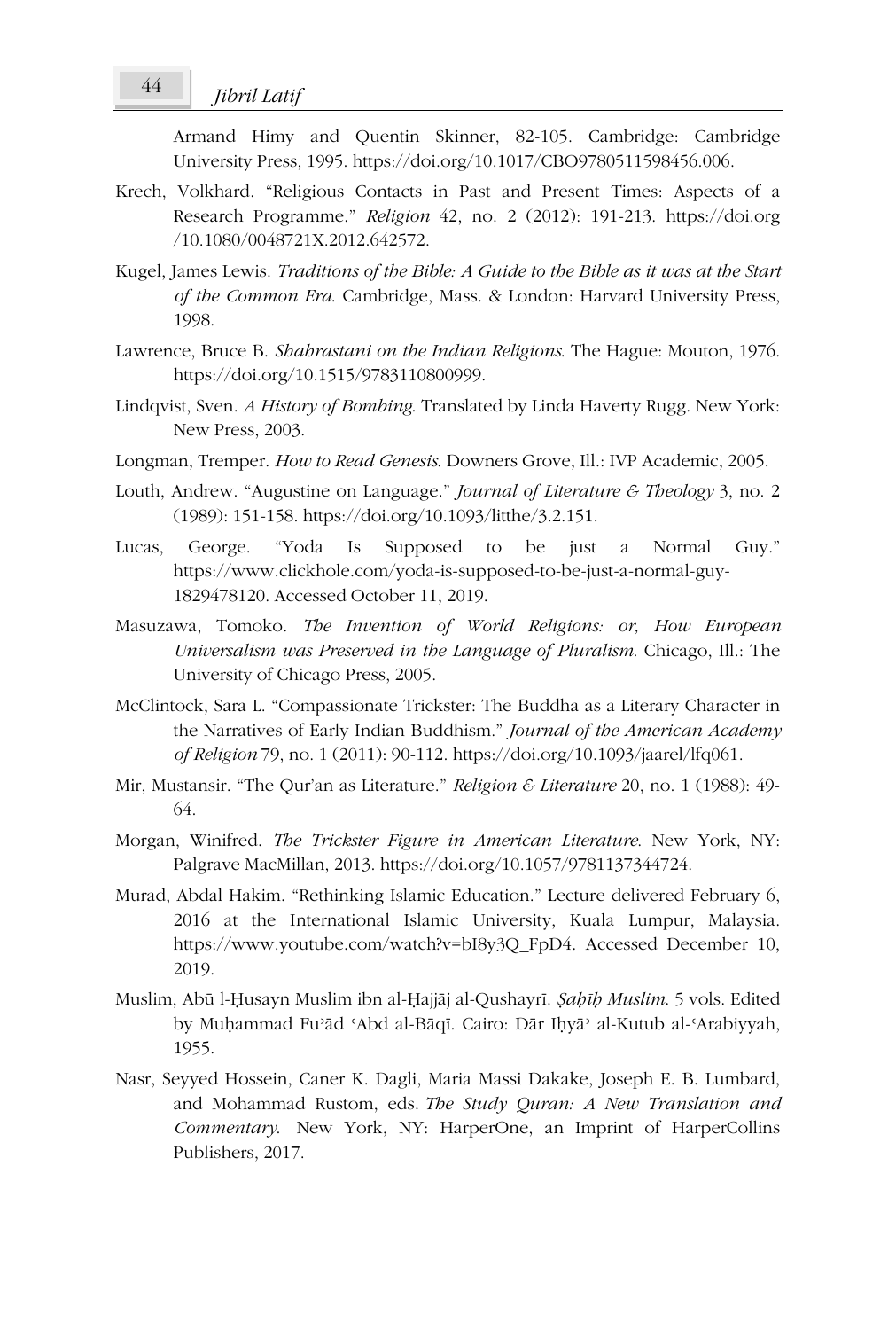- Omar, Irfan A. "Khiḍr in the Islamic Tradition." *The Muslim World* 83, no. 3-4 (1993): 279-294. https://doi.org/10.1111/j.1478-1913.1993.tb03580.x.
	- ———. "Reflecting Divine Light: *al-Khidr* as an Embodiment of God's Mercy (*rahma*)." In *Gotteserlebnis und Gotteslehre: Christliche und islamische Mystik im Orient*, edited by Martin Tamcke, 167-180. Wiesbaden: Harrassowitz Verlag, 2010.
- "Orkneyjar: The Heritage of the Orkney Islands." orkneyjar.com/folklore /selkiefolk/sulesk.htm, accessed February 11, 2019.
- Ormsby, Eric. *Ghazali: The Revival of Islam*. Oxford: Oneworld, 2008.
- Parfitt, Adam, David Price, and Marcus Weeks. *A Measure of Everything: An Illustrated Guide to the Science of Measurement*. Edited by Christopher Joseph. Buffalo, NY: Firefly Books, 2005.
- Pinkham, Mark Amaru. *Guardians of the Holy Grail: The Knights Templar, John the Baptist, and the Water of Life*. Kempton, IL: Adventures Unlimited Press, 2004.
- Radin, Paul, Karl Kerényi, and Carl Gustav Jung. *The Trickster: A Study in American Indian Mythology*. New York: Schocken Books, 1988.
- Renard, John. *Islam and the Heroic Image: Themes in Literature and the Visual Arts*. Macon: Mercer University Press, 1999.
- Reynolds, Gabriel Said. *The Qurʾān and the Bible: Text and Commentary*. Qurʾān translation by Ali Quli Qarai. New Haven & London: Yale University Press, 2018.
- Salih, Tayeb. *The Wedding of Zein, and Other Stories*. London: Heinemann Educational Books, 1969.
- Shah, Idries. *The Way of the Sufi*. New York: Dutton, 1969.
- al-Shahrastānī, Abū l-Fath Tāj al-Dīn Muhammad ibn 'Abd al-Karīm. *al-Milal wa-lniḥal*. Edited by Amīr ʿAlī Mahnā and ʿAlī Ḥasan Fāʿūr. 3rd ed. Beirut: Dār al-Maʿrifah, 1993.
- Shawcross, John T. *John Milton: The Self and the World*. Lexington, KY: University Press of Kentucky, 1993.
- Skinner, Quentin. "Thomas Hobbes: Rhetoric and the Construction of Morality." In *Proceedings of the British Academy, volume 76: 1990 Lectures and Memoirs*. Oxford & New York: Oxford University Press, 1991, 1-61.
- Taylor, Charles. *A Secular Age*. Cambridge, Mass. & London: Belknap Press of Harvard University Press, 2007. https://doi.org/10.2307/j.ctvxrpz54.
- van Bladel, Kevin. "The *Alexander Legend* in the Qur'ān 18:83–102." In *The Qurʾān and its Historical Context*, edited by Gabriel Said Reynolds, 175-203. London & New York: Routledge, 2008.
- Watson, Gerard. "St. Augustine's Theory of Language." *The Maynooth Review* 6, no. 2 (1982), 4-20.